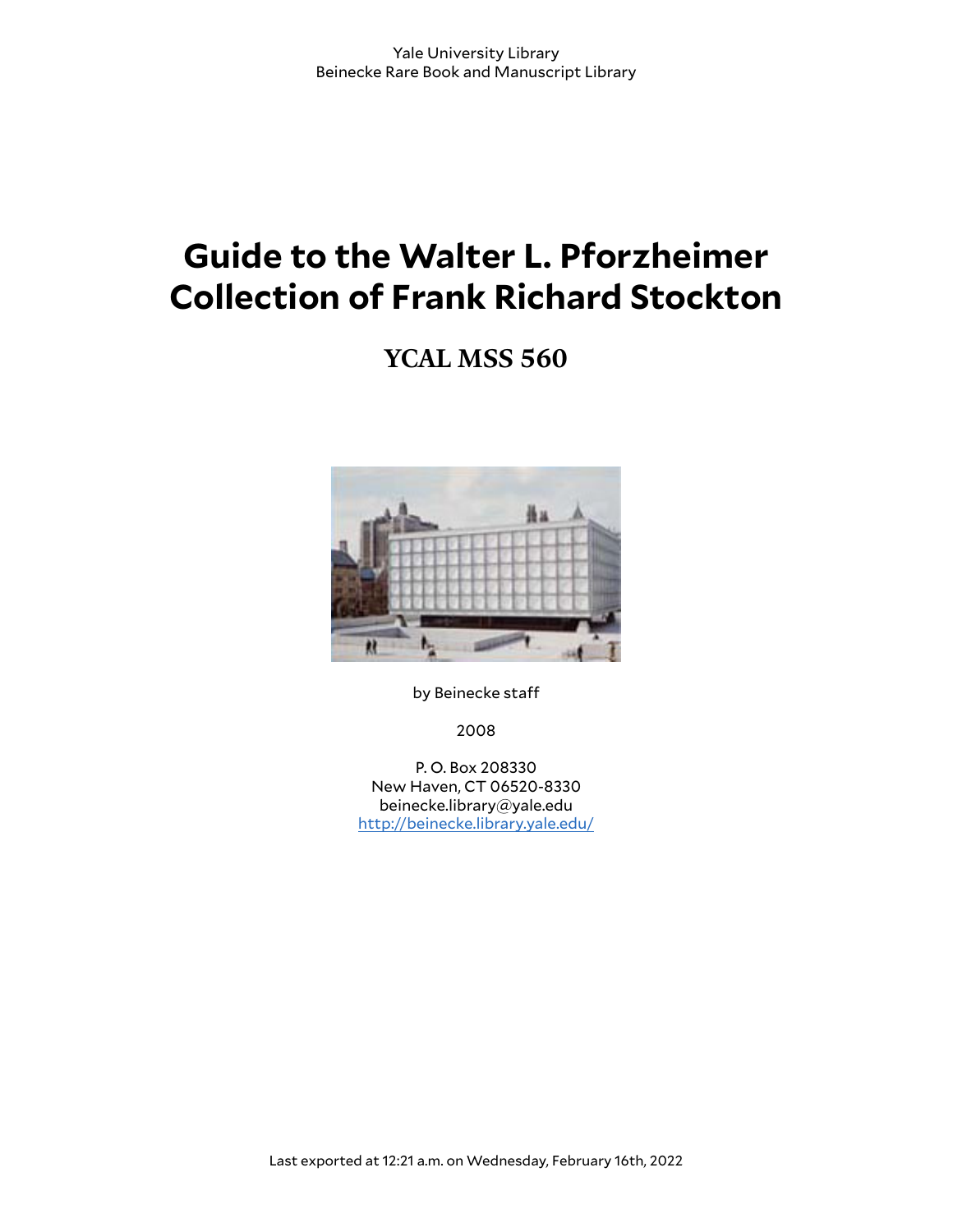# **Table of Contents**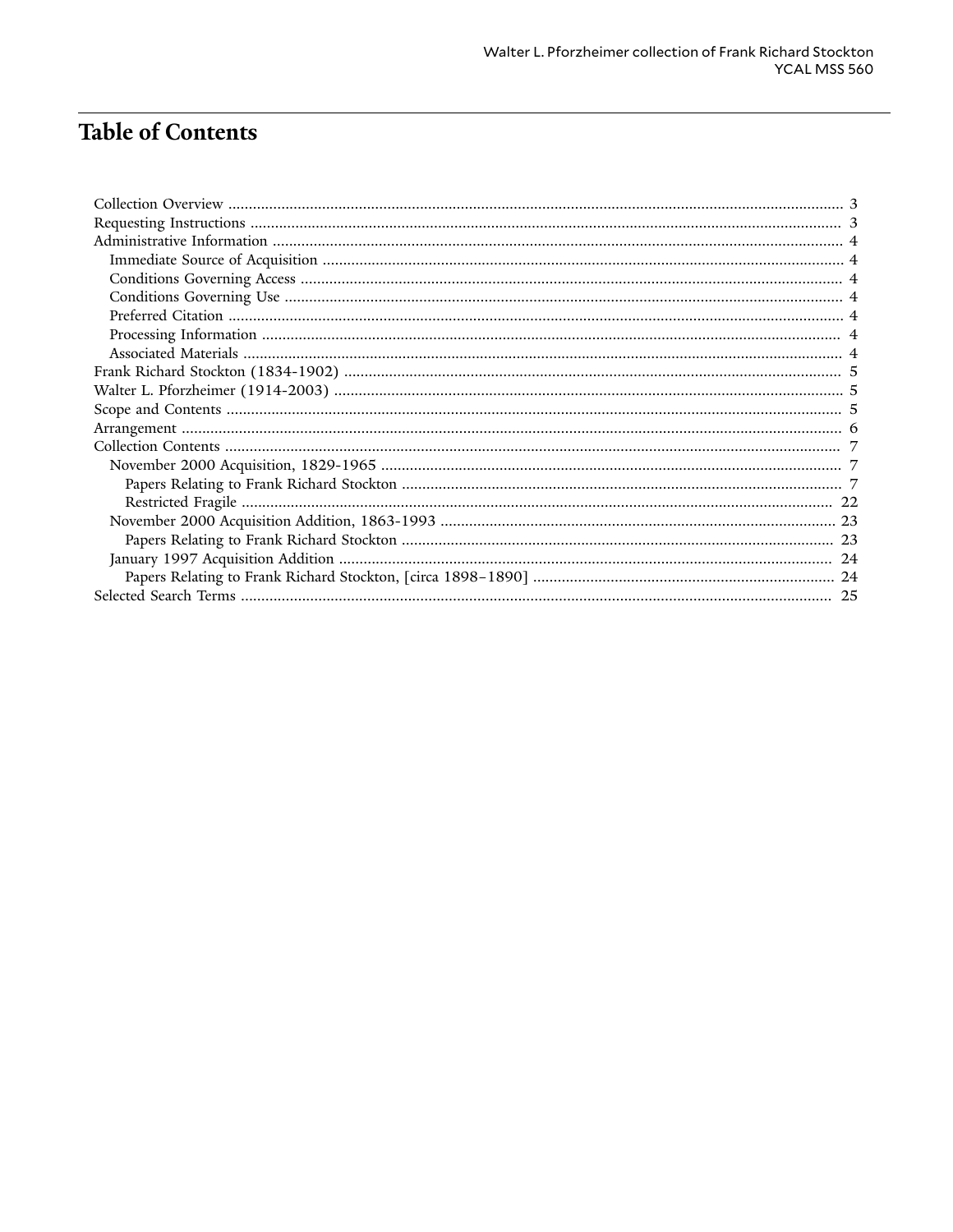## <span id="page-2-0"></span>**Collection Overview**

| <b>REPOSITORY:</b> Beinecke Rare Book and Manuscript Library |
|--------------------------------------------------------------|
| P.O. Box 208330                                              |
| New Haven, CT 06520-8330                                     |
| beinecke.library@yale.edu                                    |
| http://beinecke.library.yale.edu/                            |
|                                                              |

**CALL NUMBER:** YCAL MSS 560

**CREATOR:** Pforzheimer, Walter L. (Walter Lionel), 1914-2003 , collector

**TITLE:** Walter L. Pforzheimer collection of Frank Richard Stockton

**DATES:** circa 1829-circa 1993

**BULK DATES:** 1880–1940

**PHYSICAL DESCRIPTION:** 12.71 linear feet (26 boxes) + 19 broadside, 3 art

**LANGUAGE:** English

**SUMMARY:** The Walter L. Pforzheimer Collection of Frank Richard Stockton contains correspondence, writings, photographs, artifacts, and other personal papers of Stockton and his family; drawings by illustrators of Stockton's works; writings about Stockton and adaptations of his works by others; and correspondence, notes, and related materials created by Pforzheimer in the course of his research and collecting. Correspondence includes autograph letters, signed, to and from Stockton, many with literary correspondents. Writings by Stockton include autograph manuscript and typescript drafts and fair copies, tear sheets from magazines, publisher contracts, advertisements, and scrapbooks of reviews. Also present are autograph manuscript diaries, accounts, notes, and juvenile writings by Stockton. Penand-ink and watercolor drawings, many with publisher's markings, include works by A. B. Frost, Charles Dana Gibson, Frederick Richardson, Frederic Dorr Steele, and other artists. Materials relating to the Stockton family include correspondence, scrapbooks, and photographs. Materials relating to Pforzheimer's research and collecting include vendor correspondence and receipts, notes, and card catalogs.

**ONLINE FINDING AID:** To cite or bookmark this finding aid, please use the following link: [http://](http://hdl.handle.net/10079/fa/beinecke.stockton) [hdl.handle.net/10079/fa/beinecke.stockton](http://hdl.handle.net/10079/fa/beinecke.stockton)

### <span id="page-2-1"></span>**Requesting Instructions**

To request items from this collection for use in the Beinecke Library reading room, please use the request links in the HTML version of this finding aid, available at [http://hdl.handle.net/10079/fa/beinecke.stockton.](http://hdl.handle.net/10079/fa/beinecke.stockton)

To order reproductions from this collection, please send an email with the call number, box number(s), and folder number(s) to [beinecke.images@yale.edu.](mailto:beinecke.images@yale.edu)

Key to the container abbreviations used in the PDF finding aid:

b. box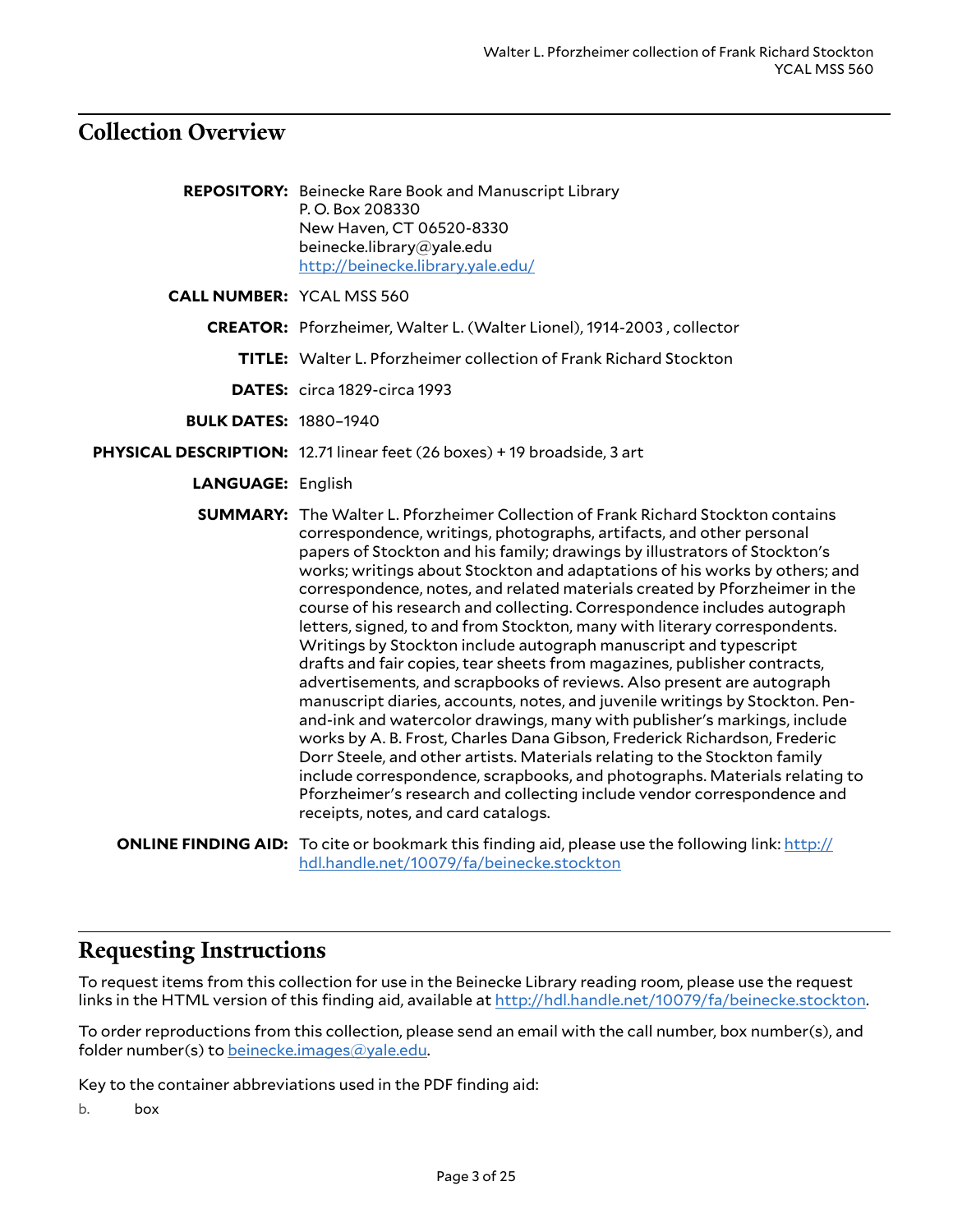# <span id="page-3-0"></span>**Administrative Information**

# <span id="page-3-1"></span>**Immediate Source of Acquisition**

Gift of Walter L. Pforzheimer (Yale 1935, Yale 1938L), 1997 and 2000.

### <span id="page-3-2"></span>**Conditions Governing Access**

The materials are open for research.

39-42 (Art): Restricted fragile material. For further information consult the appropriate curator.

# <span id="page-3-3"></span>**Conditions Governing Use**

The Walter L. Pforzheimer Collection of Frank Richard Stockton is the physical property of the Beinecke Rare Book and Manuscript Library, Yale University. Literary rights, including copyright, belong to the authors or their legal heirs and assigns. For further information, consult the appropriate curator.

# <span id="page-3-4"></span>**Preferred Citation**

Walter L. Pforzheimer Collection of Frank Richard Stockton. Yale Collection of American Literature, Beinecke Rare Book and Manuscript Library.

# <span id="page-3-5"></span>**Processing Information**

This collection consists of materials formerly classed as Uncat Mss 475 and Uncat Mss 989. These materials were originally part of the Walter L. Pforzheimer Papers accessioned as Uncat Mss 991 in 2000. Papers relating to Stockton, as well as French historical documents collected by Pforzheimer, were removed from the Papers in 2003. Additional Stockton materials were removed during preliminary processing of the Papers in 2007-2008. Separation of Pforzheimer's Papers from his collection of Stockton was not comprehensive: some Pforzheimer personal papers are present in the Stockton Collection, and some Stockton materials remain in the Papers.

In 2008, the collection received a preliminary level of processing, including rehousing and minimal organization. Most folder titles were based on those provided by Pforzheimer, while some were supplied by Library staff. Folder titles were not verified against contents. In 2012 February, the collection was reclassed under one call number, boxes and other containers were renumbered in a single sequence, and some fragile materials were identified. Organization by acquisition and folder titles assigned during preliminary processing were maintained, with some errors in folder titles corrected. Folder titles were not verified against contents.

The January 1997 Acquisition Addition was added to the finding aid in 2013.

This finding aid may be updated to account for further revisions in arrangement and description.

### <span id="page-3-6"></span>**Associated Materials**

Walter L. Pforzheimer Papers (GEN MSS 817)

Walter L. Pforzheimer Collection of Historical Manuscripts (GEN MSS 838)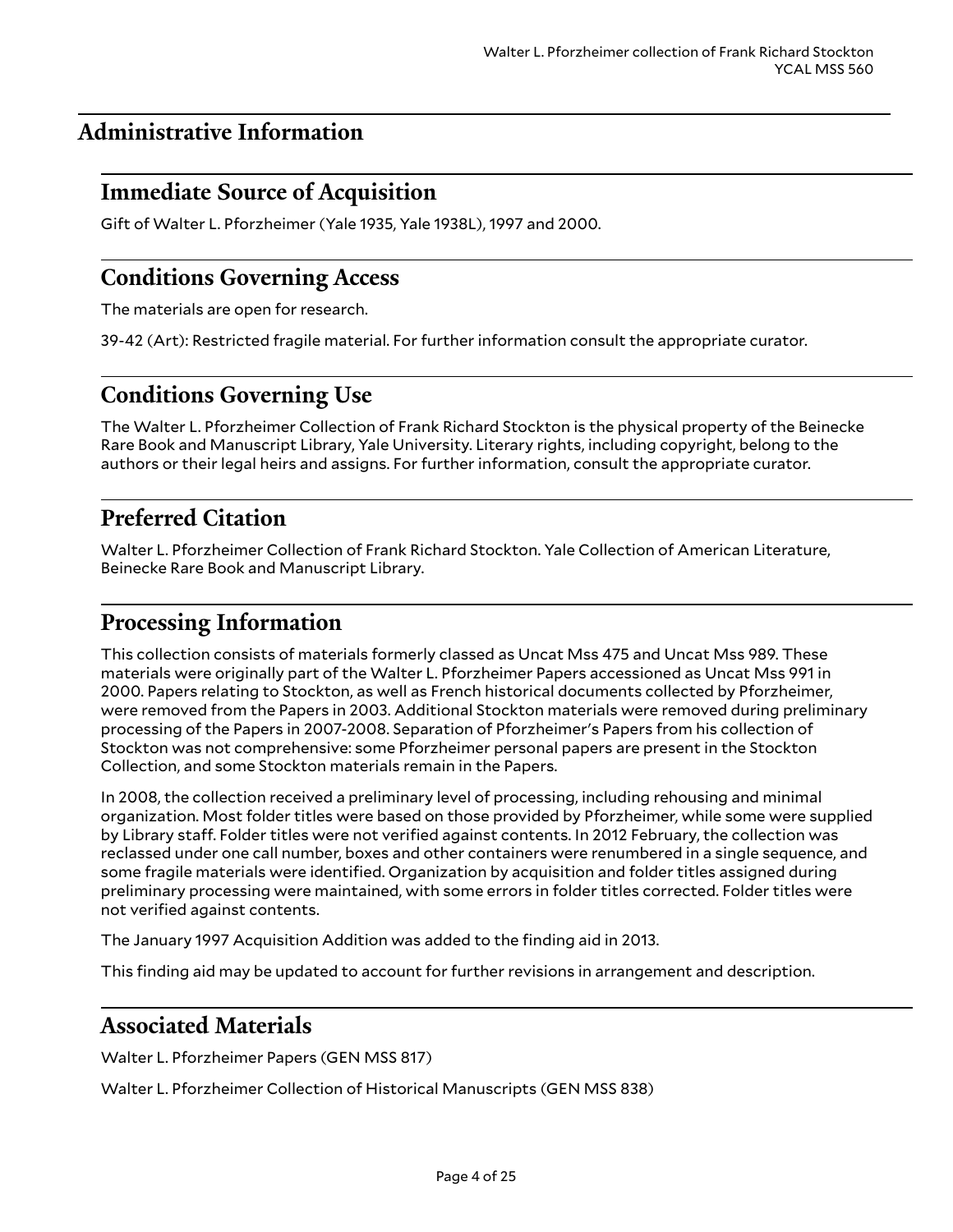# <span id="page-4-0"></span>**Frank Richard Stockton (1834-1902)**

Frank Richard Stockton, American author and humorist. Stockton worked as a wood engraver before beginning his literary career. During 1860-1902, he published novels, short stories, short story collections, and articles, and became a popular author of stories for children. His works include stories *Ting-a-ling Tales* (1882), *The Floating Prince, and Other Fairy Tales* (1881), and *The Lady, or the Tiger?* (1882), and novels *Rudder Grange* (1879), *Rudder Grangers Abroad* (1891), *Pomona's Travels* (1894), *The Casting Away of Mrs. Lecks and Mrs. Aleshine* (1886), and *The Dusantes* (1888). Stockton served as an editor of *Hearth and Home*, 1868-1874, and *Saint Nicholas Magazine*, 1874-878. He married Marian Edwards Tuttle in 1860.

#### Sources:

Griffin, Martin Ignatius Joseph. *Frank R. Stockton: A Critical Biography* (Philadelphia: University of Pennsylvania Press, 1939).

Golemba, Henry L. *Frank R. Stockton* (Boston: Twayne Publishers, 1981).

# <span id="page-4-1"></span>**Walter L. Pforzheimer (1914-2003)**

Walter L. Pforzheimer, lawyer, intelligence officer, and book collector. Pforzheimer was born in Port Chester, New York, in 1914, and graduated from Yale College (1935) and Yale Law School (1938). Pforzheimer began his intelligence career in the United States Army, 1942-1945, in the Office of Strategic Services and as an Army Air Force intelligence officer. He was one of the founders of the Central Intelligence Agency in 1946, and as a CIA legislative counsel and liaison to Congress assisted in drafting the 1947 National Security Act. In 1956, he founded the CIA's Historical Intelligence Collection, which he curated until his retirement in 1974. In retirement, he continued to work for the CIA and taught at the Defense Intelligence College. Pforzheimer died in Washington, D.C., in 2003.

Pforzheimer came from a family of book collectors: his father, also named Walter Pforzheimer (1883-1955), collected French armorial bindings and assembled a virtually complete collection of Molière; his uncle Carl H. Pforzheimer (1879-1957) collected Percy Bysshe Shelley and his circle. Pforzheimer inherited and augmented his father's collections, and assembled his own collection of American novelist Frank Richard Stockton. In addition to curating the CIA's Historical Intelligence Collection, Pforzheimer built a personal collection of books and manuscripts documenting the history of military intelligence. Elected to the Yale Library Associates board of trustees in 1936, Pforzheimer was a life-long trustee and donor to the Yale Libraries. He donated his book and manuscript collections of Molière, French armorial bindings, Frank Richard Stockton, and military intelligence to the Beinecke Library in 2001.

Sources:

Peake, Hayden B. "Walter Pforzheimer -- Lawyer, Intelligence Officer, Bibliophile." In: In the Name of *Intelligence: Essays in Honor of Walter Pforzheimer* (Washington: NIBC Press, c1994).

"Walter L. Pforzheimer, CIA's First Curator, Dies at 88." *Washington Post* (2003 February 12).

# <span id="page-4-2"></span>**Scope and Contents**

The Walter L. Pforzheimer Collection of Frank Richard Stockton contains correspondence, writings, photographs, artifacts, and other personal papers of Stockton and his family; drawings by illustrators of Stockton's works; writings about Stockton and adaptations of his works by others; and correspondence, notes, and related materials created by Pforzheimer in the course of his research and collecting. Correspondence includes autograph letters, signed, to and from Stockton, many with literary correspondents. Writings by Stockton include autograph manuscript and typescript drafts and fair copies, tear sheets from magazines, publisher contracts, advertisements, and scrapbooks of reviews. Also present are autograph manuscript diaries, accounts, notes, and juvenile writings by Stockton. Pen-and-ink and watercolor drawings, many with publisher's markings, include works by A. B. Frost, Charles Dana Gibson,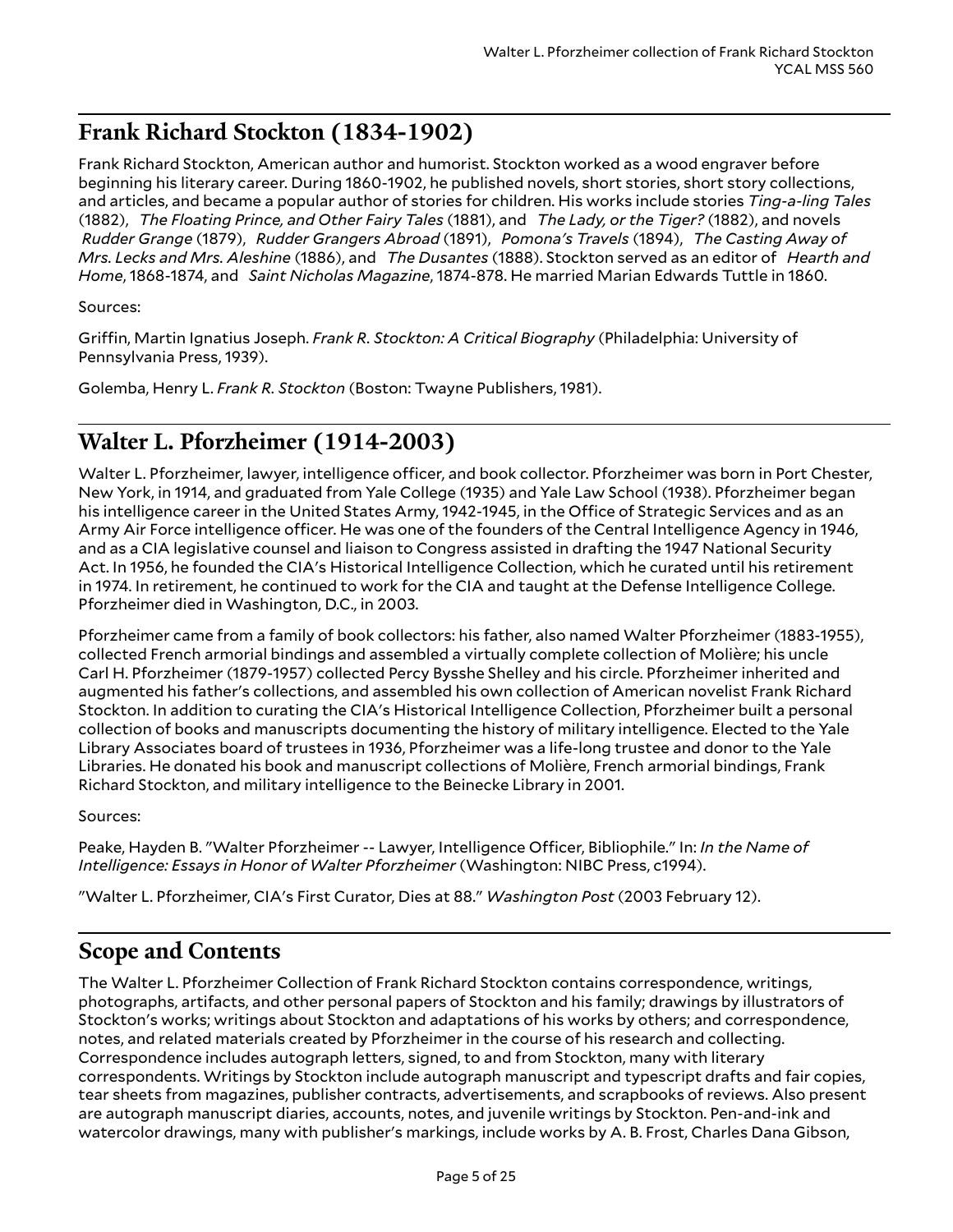Frederick Richardson, Frederic Dorr Steele, and other artists. Materials relating to the Stockton family include correspondence, scrapbooks, and photographs. Materials relating to Pforzheimer's research and collecting include vendor correspondence and receipts, notes, and card catalogs.

Research strengths include Frank Richard Stockton's life and writings; reception of his works; publishers, editors, and illustrators associated with Stockton; the Stockton family; nineteenth-century American magazines and children's literature; and book and manuscript collecting and the formation of Pforzheimer's collection.

### <span id="page-5-0"></span>**Arrangement**

Organized into three groupings: November 2000 Acquisition, November 2000 Acquisition Addition, and January 1997 Acquisition Addition.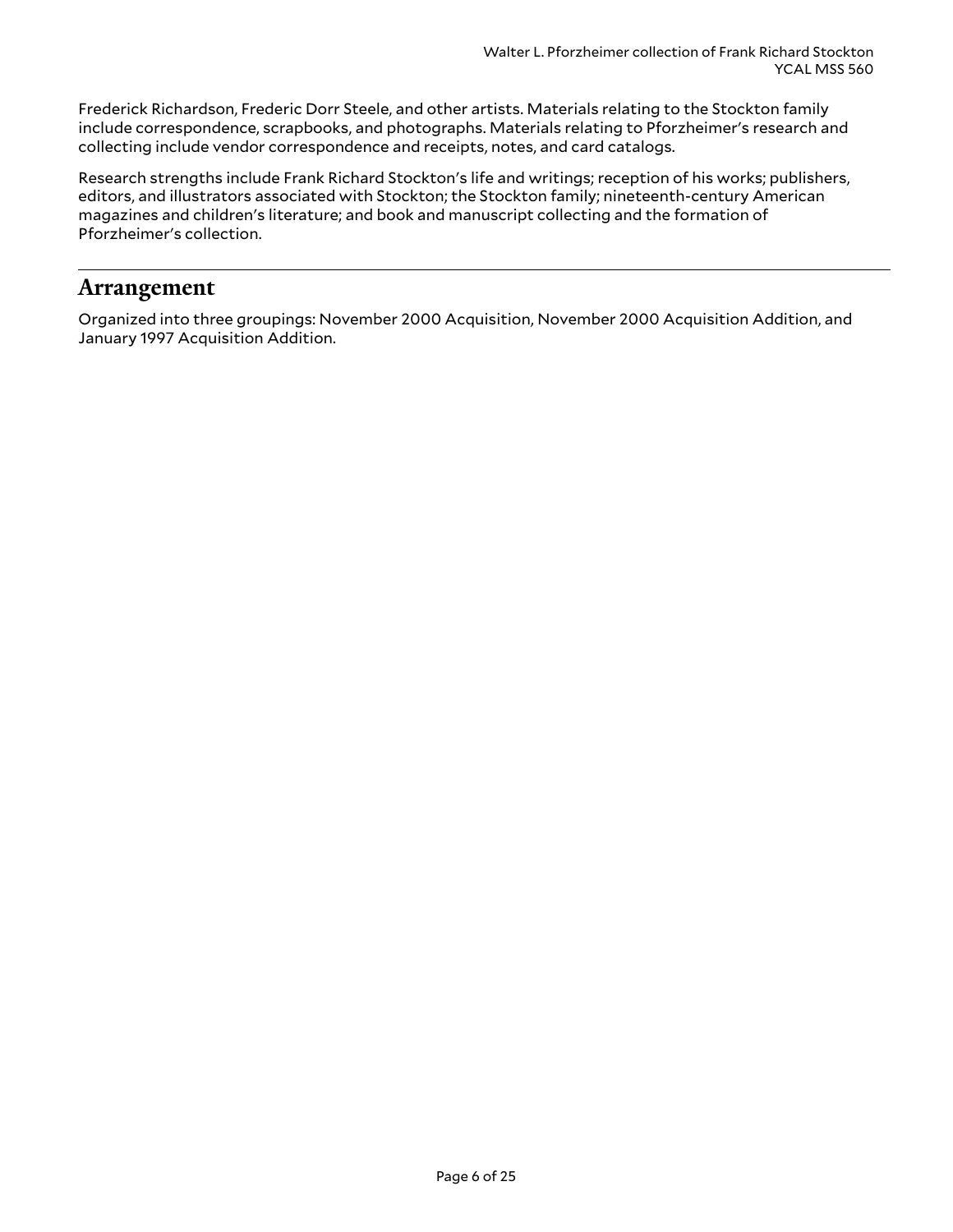# <span id="page-6-0"></span>**Collection Contents November 2000 Acquisition, 1829-1965**

<span id="page-6-1"></span>*11.88 linear feet (22 boxes) + 17 broadside folders, 2 object storage items, 1 framed art item*

Materials in this grouping were removed from the Walter L. Pforzheimer Papers in 2003. Personal names and titles of works have not been standardized. Most Stockton autograph letters and manuscripts and original drawings by illustrators are identified in folder titles; some folder titles consisting of names or topical subjects contain additional similar materials. Some folders identified by vendor names include both vendor correspondence and Stockton manuscripts purchased by Pforzheimer. A small amount of materials appear to be unrelated to Stockton, reflecting an incomplete division with the Pforzheimer Papers. These include Pforzheimer family photographs and papers of other authors collected by Pforzheimer.

Folders are unarranged, and folder contents have not been verified.

<span id="page-6-2"></span>

| Papers Relating to Frank Richard Stockton |
|-------------------------------------------|
|-------------------------------------------|

| b.1 | Photograph                                                                                   | undated                      |
|-----|----------------------------------------------------------------------------------------------|------------------------------|
| b.1 | Last will and testament, Mary Ann Edward Stockton                                            | 1905?                        |
| b.1 | "The Cloverfields Carriage," Century Magazine                                                | 1886 Jan                     |
| b.1 | "A Tale of Negative Gravity," Century Magazine                                               | <b>1884 Nov</b>              |
| b.1 | "The Philosophy of Relative Existences," Century Magazine                                    | 1892 Aug                     |
| b.1 | "Captain Eli's Best Ear," Century Magazine                                                   | 1895 Dec                     |
| b.1 | "The Water-Devil," Scribner's Magazine                                                       | 1891 Jan-Feb                 |
| b.1 | "Euphemia Among the Pelicans," Century Magazine                                              | 1882 Feb                     |
| b.1 | "The Rudder Grangers in England," Century Magazine                                           | 1883 Jan                     |
| b.1 | Photograph, Sterling Memorial Library, Yale University                                       | undated                      |
| b.1 | Family photographs                                                                           | undated                      |
| b.1 | "The Hermit's Stocking: A Merry Christmas Story," bound with a sketch                        | undated                      |
|     | "To Thomas Mann," Dorothy Thompson<br>Stored in: Oversize, Box 17                            |                              |
|     | Photostat articles<br>Stored in: Oversize, Box 17                                            |                              |
| b.1 | Signed letter to Editor of the Independent                                                   | undated                      |
| b.1 | Signed letter to M. Land Simons                                                              | 1873 Jun 16                  |
| b.1 | Unidentified letters<br>5 Folders                                                            | <b>T</b> circa<br>1875-1938] |
| b.2 | Signed letter from John Whittier to Mrs. Dodge                                               | 1880                         |
| b.2 | Materials related to "The Squirrel Inn," including several signed letters and<br>photographs | 1893-1900                    |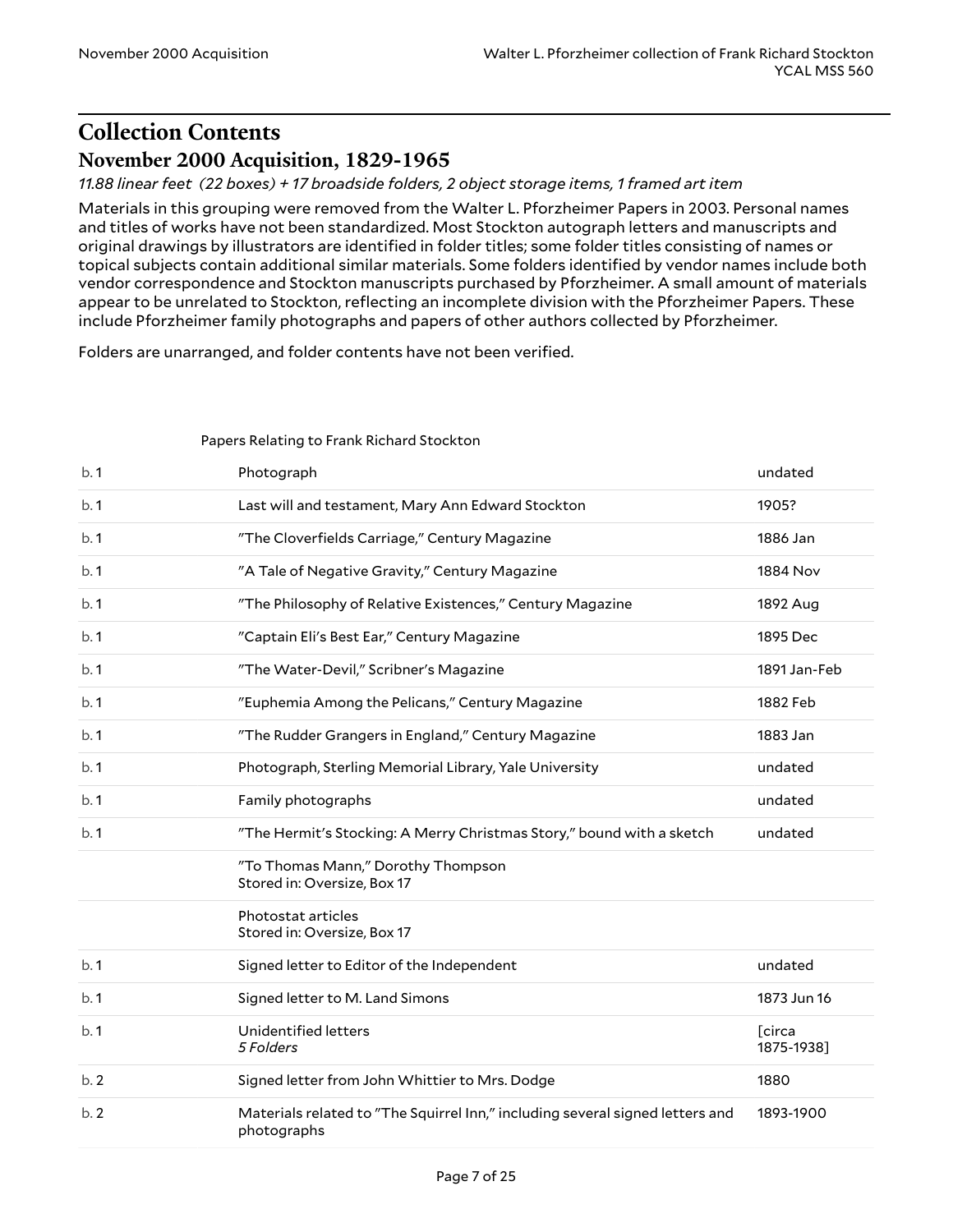| b.2 | Contracts                                                                      | 1891-1903            |
|-----|--------------------------------------------------------------------------------|----------------------|
| b.2 | "The Lady or the Tiger," copy from NBC                                         | 1941 Oct 29          |
| b.2 | "Stocktoniana #2"                                                              | 1936                 |
| b.2 | Letters regarding "The Bicycle of Cathay," FRS to Gilder                       | 1899 Aug 24          |
| b.2 | Letters regarding "The Merry Christmas," FRS to Carey/RU Johnson of<br>Century | 1888-1889            |
| b.2 | Letters regarding "The Captain's Toll Gate" 1900-1903                          |                      |
| b.2 | Letters FRS, bibliographical material                                          | 1897 Aug 7           |
| b.2 | Letters regarding FRS's death                                                  | 1902                 |
| b.2 | On International Copyright laws                                                | undated              |
| b.2 | FRS Bibliographical letters and personal letters                               | 1889-1895            |
| b.2 | Marian E. Stockton                                                             | undated              |
| b.2 | "The Mentor"                                                                   | 1913 Jun 30          |
| b.2 | "The Literary News," "The Captain's Toll Gate," a view of Stockton's study     | 1903 Jul             |
| b.2 | "Great Thoughts"                                                               | 1891 Dec 26          |
| b.2 | Letters to Frederic W. Speirs, signed                                          | 1901                 |
| b.2 | Letters from Marian Stockton Cantrell                                          | 1936                 |
| b.2 | "The Dusantes," "A Tale of Negative Gravity," from a magazine, clipping        | 1884 Nov             |
| b.2 | "The Dusantes," Century Magazine, clipping                                     | 1887-1888            |
| b.2 | "The Reversible Landscape," Century Magazine, clipping                         | 1884                 |
| b.2 | "The Romance of a Mule-Car," Century Magazine, clipping                        | 1897                 |
| b.2 | "The Remarkable Wreck of the Thomas Hyke," Century Magazine, clipping          | 1884                 |
| b.2 | "Our Story," Century Magazine                                                  | 1883                 |
| b.2 | "On the Training of Parents," Century Magazine, clipping                       | 1884                 |
| b.3 | "The Merry Chanter," Century Magazine, clipping                                | 1889-1890            |
| b.3 | "The Magic Egg," Century Magazine, clipping                                    | 1894                 |
| b.3 | "The Squirrel Inn," Century Magazine, clipping                                 | 1891                 |
| b.3 | Library of the World's Best Literature: The Casting Away Leaves                | [circa<br>1890-1936] |
| b.3 | "The Christmas Shadrock," Century Magazine, clipping                           | 1891                 |
| b.3 | "Pomona's Daughter," Century Magazine                                          | 1883-1885            |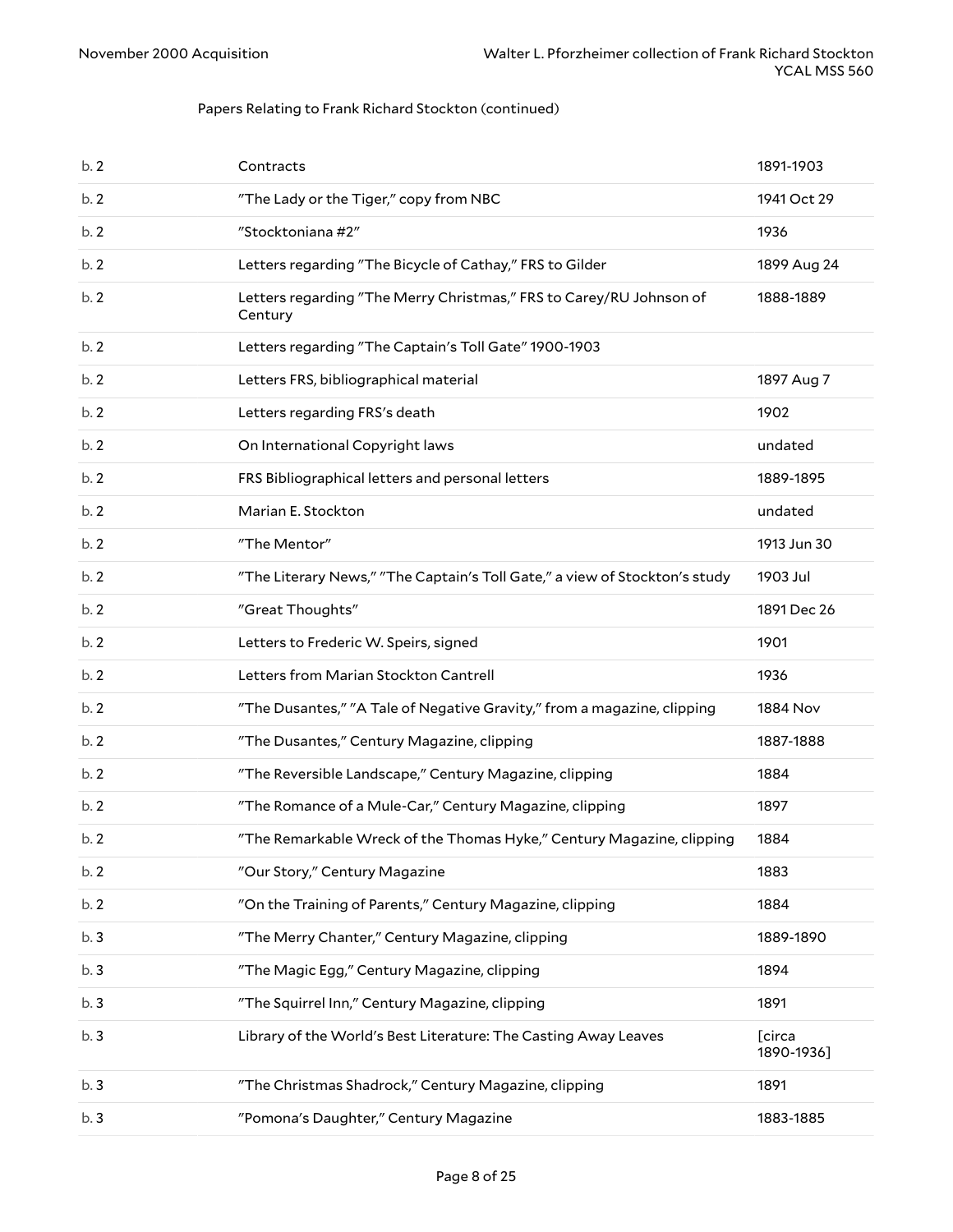| b.3 | "A Borrowed Month," Century Magazine, clipping                                                    | 1886                 |
|-----|---------------------------------------------------------------------------------------------------|----------------------|
| b.3 | Original magazine parts                                                                           | 1887-1894            |
| b.3 | "The Lady or the Tiger?" Century Magazine, clipping                                               | 1882                 |
| b.3 | "The Vizier of the Two-Horned Alexander" Century Magazine, clipping                               | 1898                 |
| b.3 | "His Wife's Deceased Sister," Century Magazine, clipping                                          | 1884                 |
| b.3 | "A Story of Seven Devils," Century Magazine, clipping                                             | 1885                 |
| b.3 | Poems                                                                                             | [circa<br>1850-1870] |
| b.3 | Cartoon, "The Lady or the Tiger?" photostat                                                       | undated              |
| b.3 | Letters, FRS regarding "The Story of Viteau"                                                      | 1880 Oct 30          |
| b.3 | "The Lady or the Tiger?" photostat of original manuscript                                         | undated              |
| b.3 | Claymont, photographs                                                                             | undated              |
| b.3 | "The Lady or the Tiger?" Herford drawings, photostats                                             | undated              |
| b.3 | "Our Story," "The Spectral Mortgage," "Rudder Grangers in England,"<br>Century Magazine, clipping | 1883                 |
| b.3 | Martin Griffin, Biography of FRS                                                                  | 1939                 |
| b.3 | Portraits                                                                                         | undated              |
| b.3 | The Holt, Stockton's home                                                                         | undated              |
| b.3 | Claymont, real estate advertisement, other pictures                                               | undated              |
| b.3 | Autographs                                                                                        | undated              |
| b.3 | A memorial sketch by Mrs. Stockton, recollections by George Cary Eggleston 1903                   |                      |
| b.3 | Newspaper clippings                                                                               | undated              |
| b.4 | Sterling Memorial Library exhibition cards and information related to<br>Stockton materials       | undated              |
| b.4 | "Pomona of Rudder Grange," unpublished typescript play                                            | undated              |
| b.4 | "Prince Hassak's March," public reading                                                           | undated              |
| b.4 | Stockton estate sale catalogues                                                                   | 1932                 |
| b.4 | "The Spirit of Genius," by FRS, autograph manuscript                                              | 1851                 |
| b.4 | Deed for Cedar Hall Female Seminary                                                               | 1858                 |
| b.4 | "The Knife that Killed Po Haney," copyright paper                                                 | 1891                 |
| b.4 | Unidentified letters                                                                              | 1885                 |
| b.4 | Phelps on Stockton                                                                                | undated              |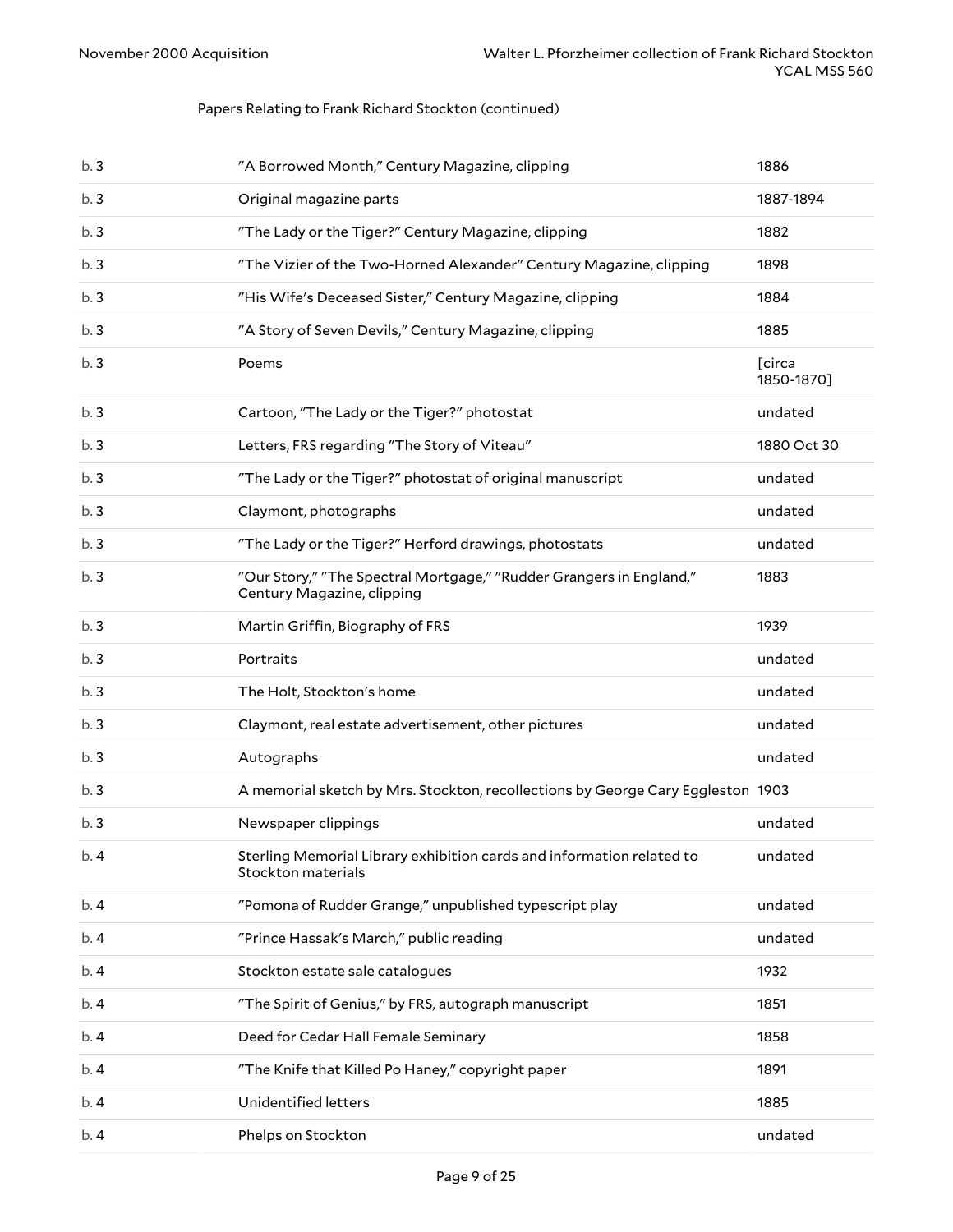| b.4 | Dictionary of American Biography: article on Stockton                    | 1935       |
|-----|--------------------------------------------------------------------------|------------|
| b.4 | Claymont: deed of sale                                                   | 1899       |
| b.4 | "Amos Kilbright and Other Stories," contract                             | 1888       |
| b.4 | "Amos Kilbright," copyright reservation                                  | 1888       |
| b.4 | "Ardis Claverden," contract                                              | 1890       |
| b.4 | Letters regarding "Associate Hermits"                                    | 1897       |
| b.4 | Unidentified Stockton autographs                                         | undated    |
| b.4 | Ancient Order of Bandits                                                 | 1848       |
| b.4 | Letters patent                                                           | undated    |
| b.5 | Cantrell, Mrs. George E.                                                 | 1936-1939  |
| b.5 | Sheldon, Helene Stockton                                                 | 1935       |
| b.5 | Letters to Horace E. Scudder                                             | 1869-1901  |
| b.5 | "The House of Martha," contracts                                         | 1890       |
| b.5 | "John Gather's Garden," contracts                                        | 1902       |
| b.5 | "A Jolly Fellowship," contract                                           | 1880       |
| b.5 | "A Real Union," original manuscript                                      | undated    |
| b.5 | Unidentified letters<br>2 Folders                                        | 1896-1901  |
| b.5 | Speech on centenary of Stockton's birth by Professor William Lyon Phelps | 1934       |
| b.5 | Unidentified                                                             | undated    |
| b.5 | "Horse Sense and Horse Affections," manuscript                           |            |
| b.5 | "The House of Ransom," correspondence                                    | 1884       |
| b.5 | "Old Pipes and the Dryad," original manuscript, translation in French    | undated    |
| b.5 | "Personal Affairs," correspondence                                       | 1850       |
| b.5 | "The Story of a Mongol Boy," original manuscript                         |            |
| b.5 | "A Story of Seven Devils," correspondence                                | undated    |
| b.5 | "The Story Spoiler," original manuscript                                 | undated    |
| b.5 | "A Story Teller's Pack," contracts                                       | 1897       |
| b.5 | "Tales Out of School," contracts                                         | circa 1876 |
| b.5 | "Ting-A-Ling," contract and copyright                                    | 1869-1882  |
| b.5 | "The Transferred Ghost," original play manuscript                        |            |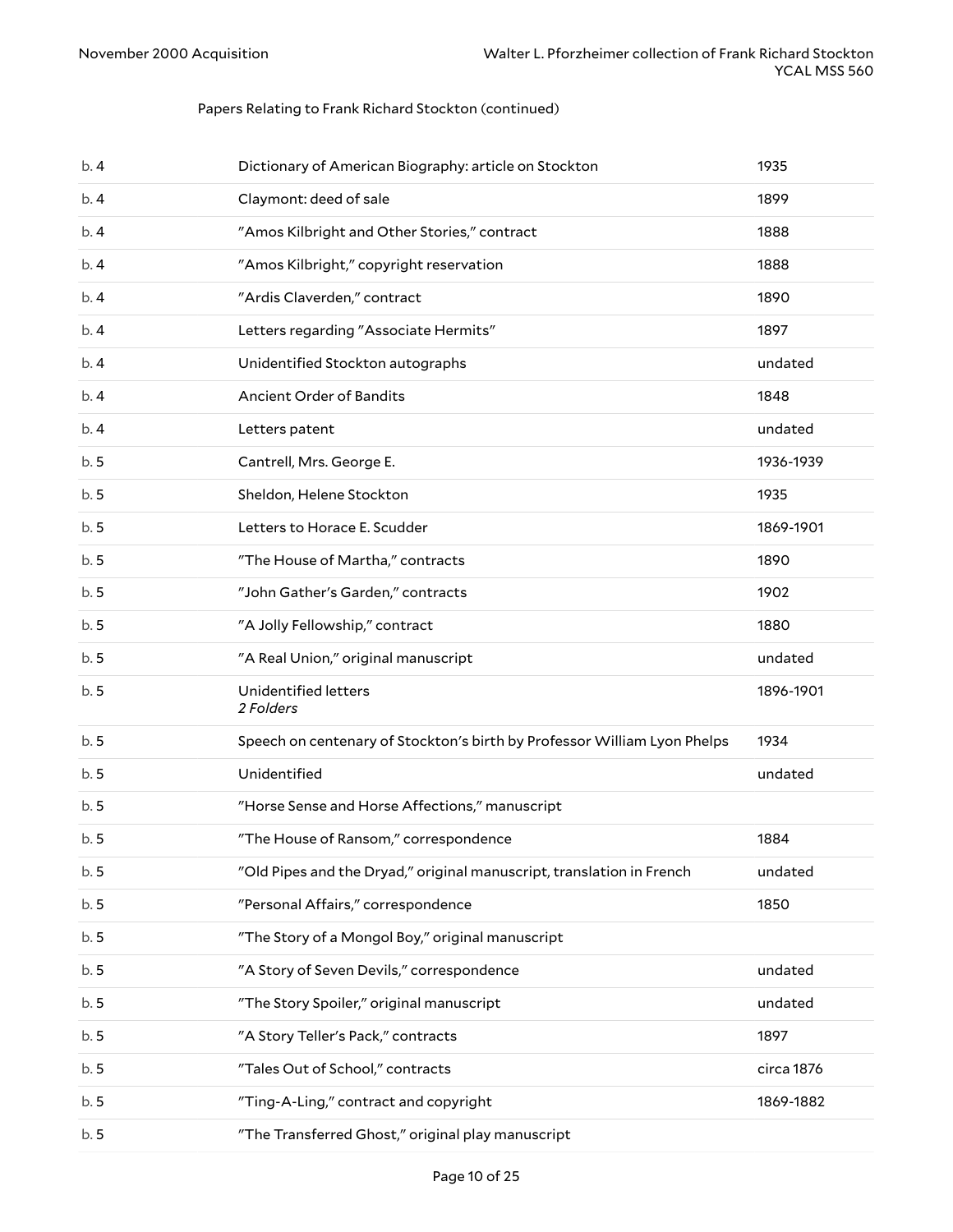| b.5 | "The Vizier of the Two-Horned Alexander," contracts                                                                        | 1899    |
|-----|----------------------------------------------------------------------------------------------------------------------------|---------|
| b.5 | "The Watchmaker's Wife," contracts                                                                                         | 1893    |
| b.5 | "A Way out of the Philippine Embarrassment," original manuscript                                                           | undated |
| b.5 | "The Stories of the Three Burglars," contracts                                                                             | 1889    |
| b.5 | "A Bicycle of Cathay," contract                                                                                            | 1899    |
| b.5 | Letter regarding Chicago World's Fair                                                                                      | 1893    |
| b.5 | De Camp, Etta, article on her spiritualism and Stockton, The North American 1912<br>Mag. Section, Philadelphia Jun 2, 1912 |         |
| b.6 | Letter to Mrs. Sol Eytinge                                                                                                 | 1876    |
| b.6 | Letter on the flag, New York Herald, Jul 3, 1898                                                                           | 1898    |
| b.6 | "The Hundredth Man," contracts                                                                                             | 1887    |
| b.6 | Letters regarding "The Hundredth Man"                                                                                      | 1886    |
| b.6 | Elinor Wylie, "Rondeau: A Windy Day"                                                                                       | undated |
| b.6 | "The Spirit of Washington"                                                                                                 | undated |
| b.6 | "The Spirit of Washington," copyright                                                                                      | 1895    |
| b.6 | Manasquian newspaper                                                                                                       | 1902    |
| b.6 | "The Squirrel Inn," play program                                                                                           | 1893    |
| b.6 | "The Squirrel Inn," play letter                                                                                            | 1893    |
| b.6 | "A Northern Voice for the Dissolution of the Unions," pamphlet                                                             | 1860    |
| b.6 | Letters regarding "Buccaneers and Pirates of our Coast"                                                                    | 1897    |
| b.6 | "Buccaneers and Pirates of our Coast," contract                                                                            | 1897    |
| b.6 | "Pomona's Club"                                                                                                            | undated |
| b.6 | "The Squirrel Inn," a play, contract                                                                                       | 1906    |
| b.6 | "The Boy, the Gun, and the Camera," original manuscript                                                                    | undated |
| b.6 | "The Compensated Hosts," original manuscript, a play                                                                       | undated |
| b.6 | "Doubtful Blessing," original manuscript                                                                                   | undated |
| b.6 | "The Early Women of New Jersey," original manuscript                                                                       | undated |
| b.6 | "Esop Redivivus," original manuscript                                                                                      | undated |
| b.6 | Forensic and Literary Circle correspondence                                                                                | 1855    |
| b.6 | "The Girl at Cobhurst," contracts                                                                                          | 1898    |
| b.6 | "The Girl at Cobhurst," correspondence                                                                                     | 1898    |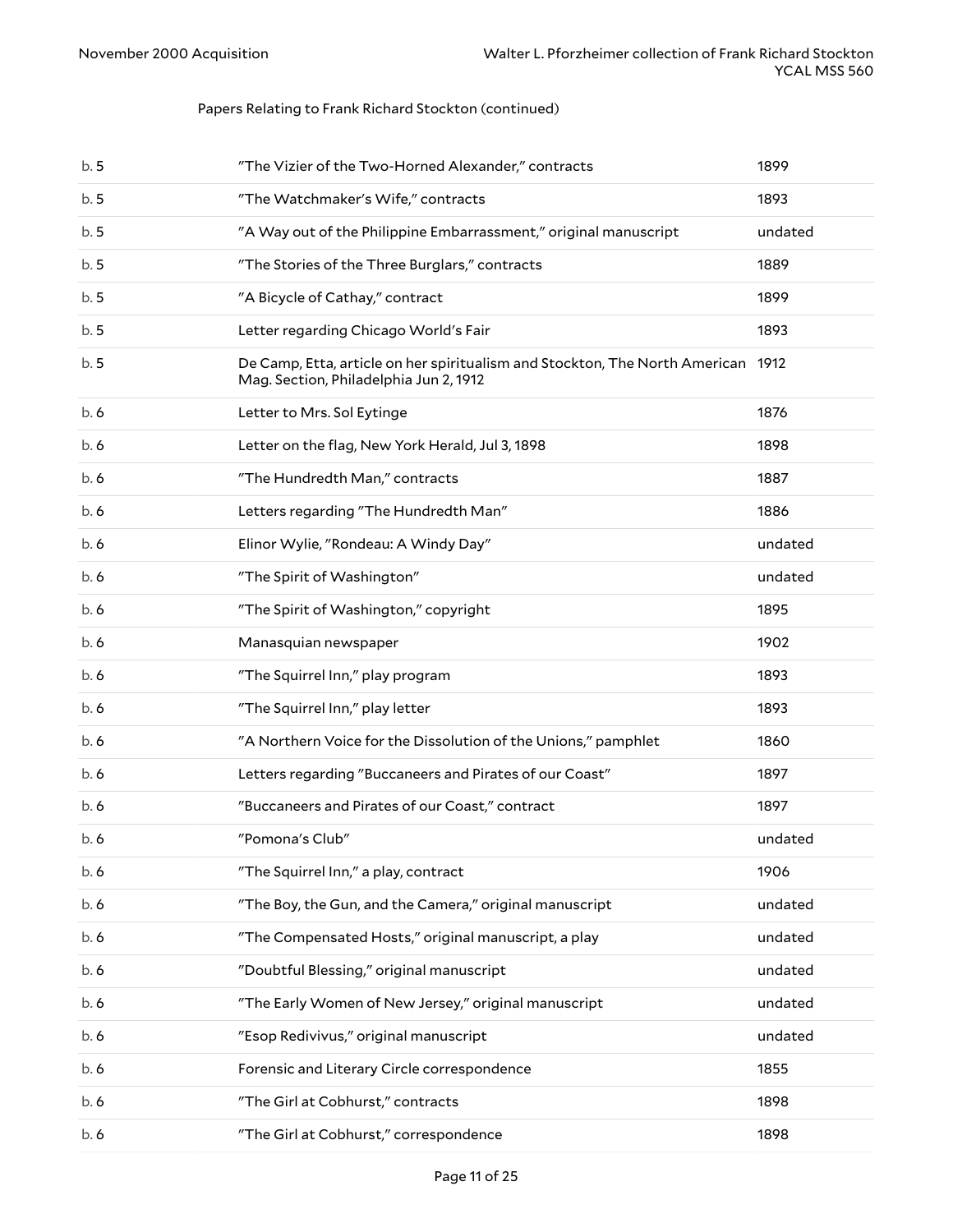| b.6  | "The Story of Viteau," contract                                                      | 1884       |
|------|--------------------------------------------------------------------------------------|------------|
| b.6  | "The Guardian Angel," original manuscript                                            | undated    |
| b.6  | Letters<br>2 Folders                                                                 | 1936, 1954 |
| b.7  | Extracts relating to Frank R. Stockton Inserted by Marian E. Stockton,<br>Volume VII |            |
| b.7  | Notices relating to FRS, selected by Marian E. Stockton, Volume VIII                 | undated    |
| b.7  | Scrapbook filled with Stockton related articles                                      | undated    |
| b.7  | Extracts relating to FRS, collected by Marian E Stockton, Volume IV                  | undated    |
| b.7  | "Stocktoniana," lists, letters, and other materials<br>2 Folders                     | undated    |
| b.7  | Notebook about Pforzheimers research on Stockton                                     | undated    |
| b.7  | Letters on politics                                                                  | 1893       |
| b.7  | Letter to Emily D. Stockton (niece)                                                  | 1896       |
| b.7  | Dr. Evans and the Civil War, MFT Evans to Mrs. Frank Stockton<br>2 Folders           | 1861       |
| b.7  | Letters J. G. Holland                                                                | 1865-1879  |
| b.7  | Letter: Bronson Howard to Henry Rood                                                 | 1899       |
| b.7  | Letter: Julia Ward Howe to Henry Rood                                                | 1905       |
| b.7  | Letter: William Dean Howells                                                         | 1907       |
| b.7  | Letter: William Dean Howells to John Kendrick Bangs                                  | 1899       |
| b.7  | Letter: Lawrence Hutton to Richard Watson Gilder                                     | 1901       |
| b.7  | Letter: Thomas S. Janvier                                                            | undated    |
| b.7  | Letters: Thomas A. Janvier to Henry Rood                                             | 1902       |
| b.7  | Letters regarding "The Christmas Shadrock," FRS to Gilder                            | 1891       |
| b.7  | Letters regarding "The Casting Away," FRS to Gilder, Gilder to Smith                 | 1886-1900  |
| b.7  | "The Casting Away of Mrs. Lecks & Mrs. Aleshire," contracts                          | 1886       |
| b.7  | Letters regarding "Blackgum ag'in' Thunder"                                          | 1901       |
| b. 7 | Letters: to Louise Stockton                                                          | 1880-1899  |
| b.7  | Letter: to John Stockton                                                             | 1860       |
| b.7  | Diary of John D. Stockton                                                            | 1866-1867  |
| b.7  | Letter: Margaret Deland                                                              | 1905       |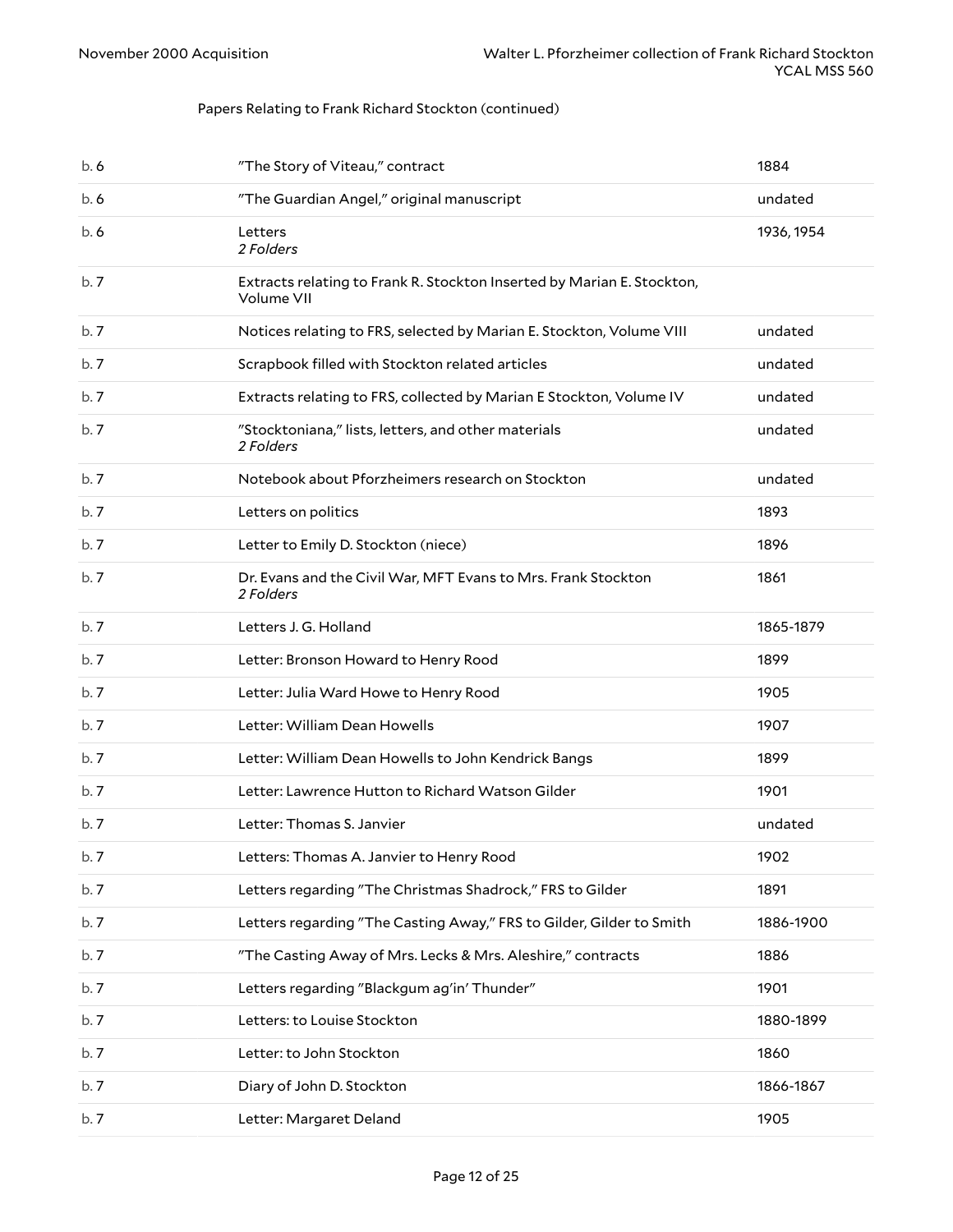| b.7  | Letters: Margaret Deland to Henry Rood                           | undated   |
|------|------------------------------------------------------------------|-----------|
| b.7  | Letters: Mary Mapes Dodge                                        | 1874-1893 |
| b.7  | Mary Mapes Dodge to Louisa May Alcott                            | 1883-1886 |
| b.8  | Letters: "The Vizier of the Two-Horned Alexander"                | 1898-1899 |
| b. 8 | Mary Mapes Dodge to Rossiter Johnson                             | 1881      |
| b.8  | Mary Mapes Dodge to Van Noppen                                   | undated   |
| b.8  | Norman Duncan to R. W. Gilder                                    | undated   |
| b.8  | Charles W. Eliot to Henry Rood                                   | 1910      |
| b.8  | Annie Fields to R. U. Johnson                                    | undated   |
| b.8  | Paul Leicester Ford to Henry Rood                                | 1901      |
| b.8  | Charles Dana Gibson                                              | 1937      |
| b.8  | Letters: Richard Watson Gilder                                   | 1880-1902 |
| b.8  | Richard Watson Gilder to Henry Rood                              | 1900      |
| b.8  | Letter: Horace Greeley                                           | 1856      |
| b.8  | Letter: Gail Hamilton                                            | 1867      |
| b.8  | Oliver Herford                                                   | 1935      |
| b.8  | Vassar Female College engravings                                 | 1865      |
| b.8  | Unidentified engravings                                          | undated   |
| b.8  | Lawrence of Arabia, memorial service program                     | 1936      |
| b.8  | Letters: Benson Lossing                                          | 1853-1890 |
| b.8  | Thomas R. Lounsburg, "In the Defense of Washington," Yale Review | undated   |
| b.8  | Letter: Brander Matthews                                         | 1893      |
| b.8  | Letter: Thomas Nelson Page                                       | 1892      |
| b.8  | Joseph Pennell to Richard Watson Gilder                          | 1886-1891 |
| b.8  | Letter: Whitelaw Reid                                            | 1862-1863 |
| b.8  | Letters: Amelie Rives (Princess Troubetzkoy)                     | 1882-1927 |
| b.8  | Letters: G. W. Cable                                             | 1885-1917 |
| b.8  | G. W. Cable to the Century                                       | 1886-1910 |
| b. 8 | Harriet P. Spofford to Henry Rood                                | 1907      |
| b.8  | Letters: Edmund Clarence Stedman                                 | 1873-1879 |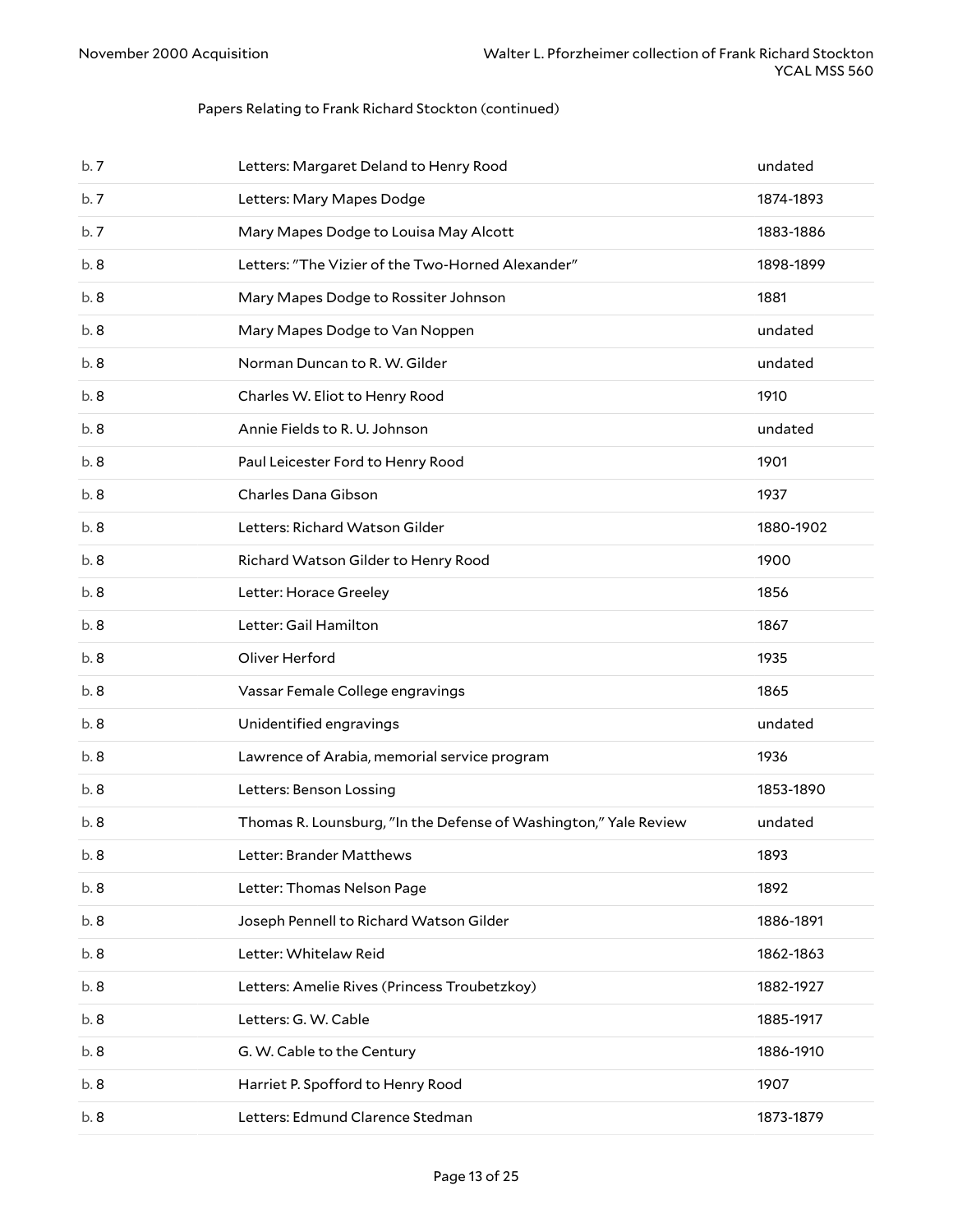| b.8   | Edmund Clarence Stedman to Henry Rood                                               | 1906      |
|-------|-------------------------------------------------------------------------------------|-----------|
| b.8   | Letter: Richard Henry Stoddard                                                      | 1893      |
| b.8   | Unidentified                                                                        | undated   |
| b.8   | Booker, Y. E.                                                                       | 1936      |
| b.9   | Extracts relating to FRS, collected by Marian E. Stockton, Volume II                | undated   |
| b.9   | Extracts relating to FRS, collected by Marian E. Stockton, Volume III               | undated   |
| b.9   | Extracts relating to FRS, collected by Marian E. Stockton, Volume V                 | undated   |
| b.9   | Extracts relating to FRS, collected by Marian E. Stockton, Volume VI                | undated   |
| b.9   | "Stocktoniana," volume number unidentified                                          | undated   |
| b.9   | Early writings by FRS, autograph manuscript                                         | undated   |
| b.9   | Diary, FRS                                                                          | 1902      |
| b. 10 | "The Late Mrs. Null," original play script, Acts I & II                             | undated   |
| b.10  | "The Late Mrs. Null," original play script, Acts III & IV                           | undated   |
| b.10  | Bret Harte, "Two Lost Ballads of San Francisco"                                     | undated   |
| b.10  | "The Lady or the Tiger?" operetta, contract                                         | 1887      |
| b.10  | "The Lady or the Tiger?" text of songs operetta                                     | undated   |
| b. 10 | Letters regarding "The Lady or the Tiger?" operetta                                 | 1886-1935 |
| b. 10 | "The Lady or the Tiger? and Other Stories," contract                                | 1884      |
| b. 10 | "The Late Mrs. Null," contracts                                                     | 1886      |
| b. 10 | Letters regarding "The Late Mrs. Null"                                              | 1886      |
| b. 10 | "The Clocks of Rodaine," contracts                                                  | 1892      |
| b. 10 | American Antiquarian Society                                                        | 1935      |
| b. 10 | "The Christmas Wreck," contract                                                     | 1886      |
| b. 10 | Letter regarding "The Adventures of Captain Horn"                                   | 1895      |
| b. 10 | "The Adventures of Captain Horn," contract                                          | 1895      |
| b. 10 | Henry E. Huntington Library                                                         | 1934-1935 |
| b. 10 | Letters: Mrs. Frank Stockton to Louise Stockton                                     | 1900      |
| b. 10 | "The Lady or the Tiger?" photostat of last paragraph in FRS autograph<br>manuscript | undated   |
| b.10  | "A Field and Afloat," contract                                                      | 1900      |
| b.10  | Letters regarding Monticello                                                        | 1885      |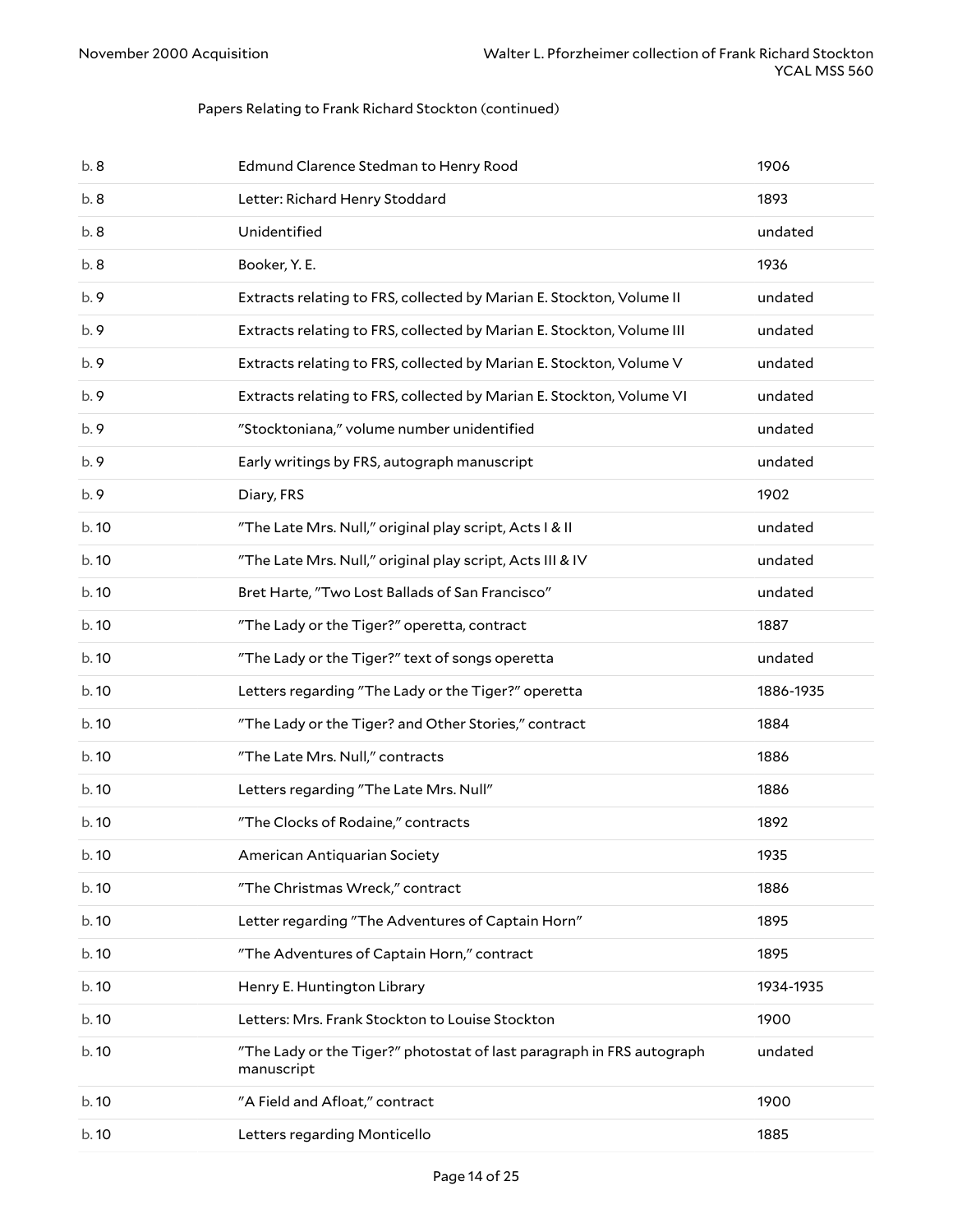| b.10  | Letters: FRS to Ernest Dressel North                                               | 1890-1899 |
|-------|------------------------------------------------------------------------------------|-----------|
| b. 10 | "The Great Stone of Sardis," correspondence                                        | 1896-1897 |
| b.10  | "The Great Stone of Sardis," contract                                              | 1896      |
| b.10  | Letters regarding "Pomona and Jona Tell a Story"                                   | 1900-1935 |
| b.10  | Letters regarding "A Slight Mistake"                                               | 1894      |
| b.10  | Letter: FRS to Edmund Clarence Stedman                                             | 1902      |
| b.10  | Letters: FRS, regarding William Smith Stockton                                     | 1901      |
| b. 10 | Letter: FRS to his mother, Mrs. William S. Stockton                                | 1880      |
| b.10  | Letter: William Smith Stockton to Emily H. Drean Stockton                          | 1829      |
| b.10  | Robert Underwood Johnson, death                                                    | 1937      |
| b.10  | "The Queen's Museum," contract and letters                                         | 1906      |
| b. 10 | Letter: Irving Bacheller                                                           | undated   |
| b.10  | Letter: Amelia Barr to R.W. Gilder                                                 | 1889      |
| b.10  | Letters: A. Castaigne to Henry Rood                                                | 1906-1909 |
| b.10  | The Century Association, exhibit                                                   | 1937      |
| b. 10 | Letter: Robert W. Chambers to Margaret Deland                                      | undated   |
| b.10  | Letter: George William Curtis                                                      | 1879      |
| b.10  | Letter: Elizabeth B. Custer                                                        | undated   |
| b.10  | Letter: Charles A. Dana                                                            | 1888-1890 |
| b. 10 | "The Author of 'The Lady or the Tiger?" letters to Buel Carey                      | 1886-1891 |
| b.10  | Memorandum book                                                                    | 1848-1952 |
| b. 10 | "A Story of Champaigne," Southern Literary Messenger                               | 1861      |
| b.10  | Letters regarding "The Magic Egg"                                                  | 1894      |
| b. 10 | "The Merry Chanter," contract                                                      | 1889      |
| b.10  | "Mrs. Cliff's Yacht," contract                                                     | 1896      |
| b. 10 | "The Osmer Aerolite," contract                                                     | 1903      |
| b. 10 | Robert Bridges, "Overhead in Arcady," photostats of my illustrated, signed<br>copy | undated   |
| b.10  | "Personally Conducted," contract                                                   | 1889      |
| b. 10 | "Pomona's Travels," contracts                                                      | 1894      |
| b. 10 | Ms. Edith M. Thomas on the death of Thomas B. Aldrich                              | undated   |
|       |                                                                                    |           |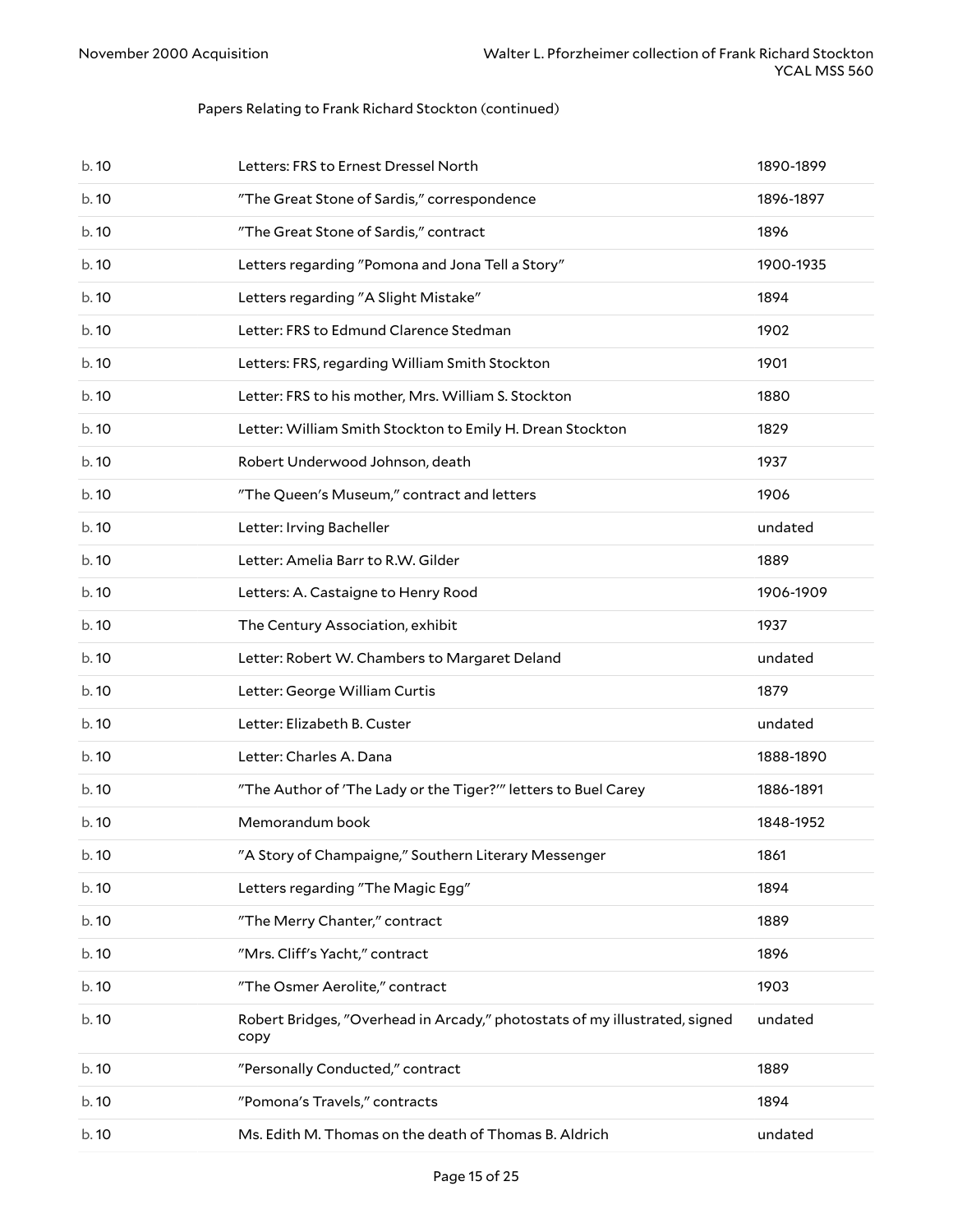| b.10  | Letters: Edith M. Thomas                                    | undated              |
|-------|-------------------------------------------------------------|----------------------|
| b. 10 | "Francis Thompson," by Shane Leslie, the Adelman Collection | 1935                 |
| b.10  | Letter: Henry Van Dyke                                      | undated              |
| b. 10 | Letter: Charles Dudley Warner                               | 1874                 |
| b.10  | Kate Douglas Wiggin, Broadside of Public Reading            | 1908                 |
| b. 10 | Letter: Mary E. Wilkins (Freeman)                           | 1888                 |
| b.10  | Letters: Mary E. Wilkins Freeman to Henry Rood              | 1906                 |
| b.10  | Libraries                                                   | 1936-1937            |
| b.10  | Reviewing copies                                            | 1936                 |
| b.10  | The Trade                                                   | 1936                 |
| b.10  | Letters to Rossiter Johnson                                 | 1876-1916            |
| b. 10 | "Rudder Grangers Abroad," contract                          | 1891                 |
| b. 10 | "Rudder Grange," contract                                   | 1879                 |
| b.10  | Letters regarding "Rudder Grange"                           | 1886                 |
| b.10  | Letter regarding "The Romance of a Mule-Car"                | 1896-1897            |
| b.10  | Letter to Harper's                                          | 1880                 |
| b. 10 | Last will                                                   | 1893                 |
| b. 10 | Letters to The Century Co (Editors)                         | 1882-1897            |
| b. 10 | Autograph book extracts (from Richmond)                     | undated              |
| b. 10 | WLP and FRS family correspondence                           | 1935-1938            |
| b. 10 | Unidentified letters, FRS<br>5 Folders                      | [circa<br>1864-1898] |
| b. 10 | Brewer, Reginald                                            | 1935                 |
| b. 10 | John Carter Library Brown                                   | 1934                 |
| b. 10 | Cantrell, Mrs. George E.                                    | 1936                 |
| b. 10 | McAllister correspondence                                   | 1934                 |
| b. 10 | Morton, Mrs. David C.                                       | 1936                 |
| b. 10 | Rosenfeld, Paul                                             | 1936                 |
| b. 10 | Yale University Library                                     | 1934-1935            |
| b. 10 | "The Dusantes," contract                                    | 1888                 |
| b. 10 | "Fanciful Tales," contracts                                 | 1887-1894            |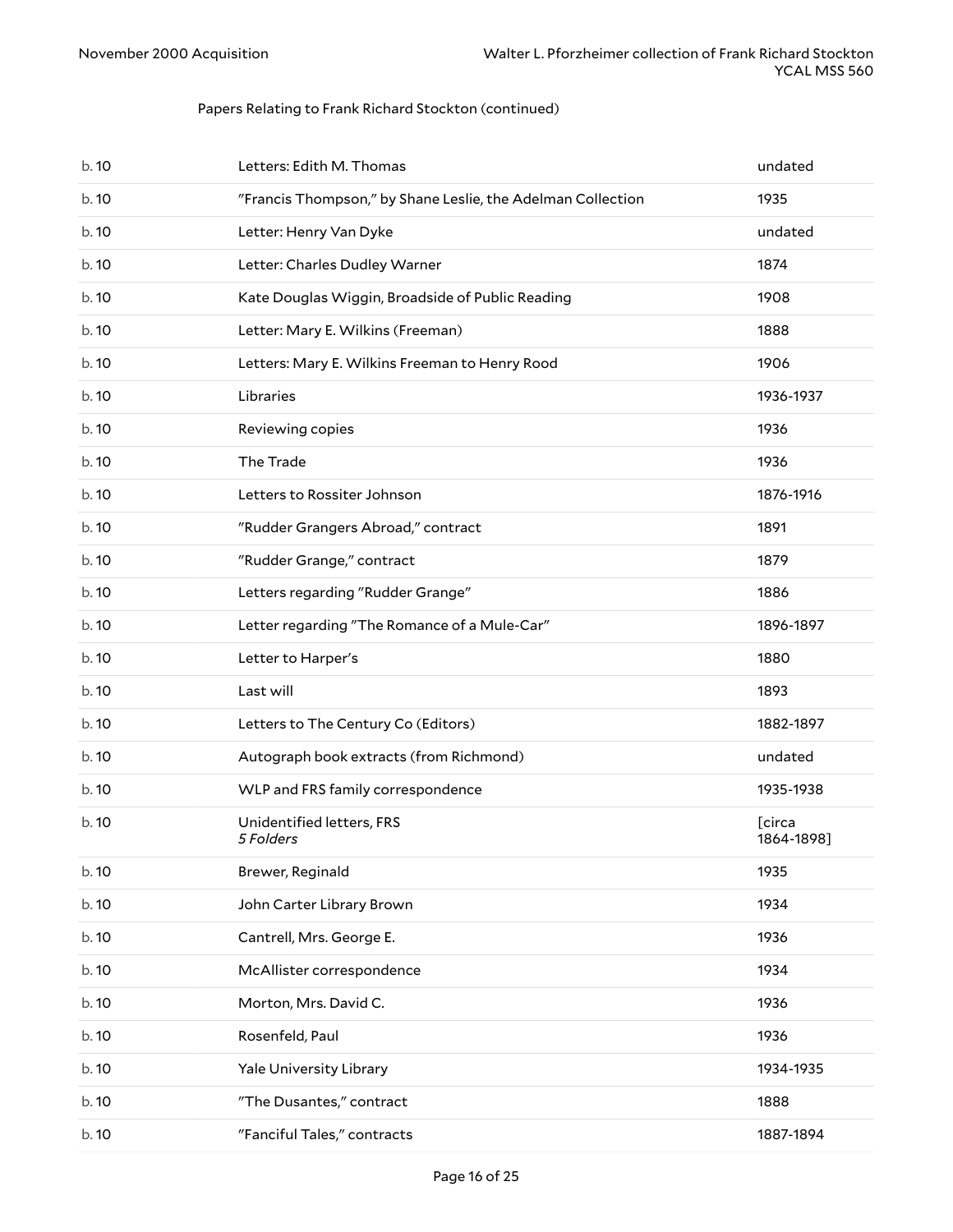| b. 10 | Letters regarding "The Squirrel Inn"                  | 1889-1890            |
|-------|-------------------------------------------------------|----------------------|
| b.10  | Letters regarding "The Floating Prince"               | 1880-1881            |
| b.10  | "The Squirrel Inn," contract                          | 1891                 |
| b. 10 | "The Floating Prince," contract                       | 1881                 |
| b. 10 | Wallack's Theatre, "The Lady and the Tiger"           | 1888                 |
| b.11  | Stockton, Frank R., correspondence                    | 1873-1899            |
| b.11  | Stockton, Marion E., correspondence                   | 1892                 |
| b.11  | Letters<br>3 Folders                                  | [circa<br>1963-1964] |
| b.11  | Signed letter, portrait of FRS                        | 1898                 |
| b.11  | Assorted signed Stockton letters<br>2 Folders         | undated              |
| b.11  | <b>Illustrations by Bensell</b>                       | undated              |
| b.12  | Unidentified letters signed, transcripts<br>2 Folders | 1870-1888            |
| b.12  | Mrs. F. R. Stockton photograph                        | undated              |
| b. 12 | Unidentified                                          | 1872-1876            |
| b.12  | John R. Stockton poem                                 | undated              |
| b.12  | Letters: Mary A. Hallock to FRS                       | undated              |
| b.12  | Letters: William Preston Johnston                     | 1896                 |
| b.12  | Letter: William Dean Howells                          | 1897                 |
| b.12  | Letter: May Robson, "Rudder Grange"                   | undated              |
| b. 12 | Letter: Thomas A. Janvier, "The Great War Syndicate"  | undated              |
| b.12  | Letters: Hamlin Garland                               | undated              |
| b.12  | Yone Neguchi, a pamphlet                              | undated              |
| b. 12 | Letters: Simon Newcomb                                | 1888                 |
| b. 12 | Letter: Elizabeth B. Custer                           | 1896                 |
| b. 12 | Letter: Whitelaw Reid to Charles Collins              | 1879                 |
| b. 12 | Joel Chandler Harris, letter, signed                  | undated              |
| b. 12 | Letter: William Allen Bryant to Mary Mapes Dodge      | 1876                 |
| b.12  | Letter regarding "Stephen Skarridge's Christmas"      | 1876                 |
| b. 12 | Brooke Mansfield, FRS autograph manuscript            | undated              |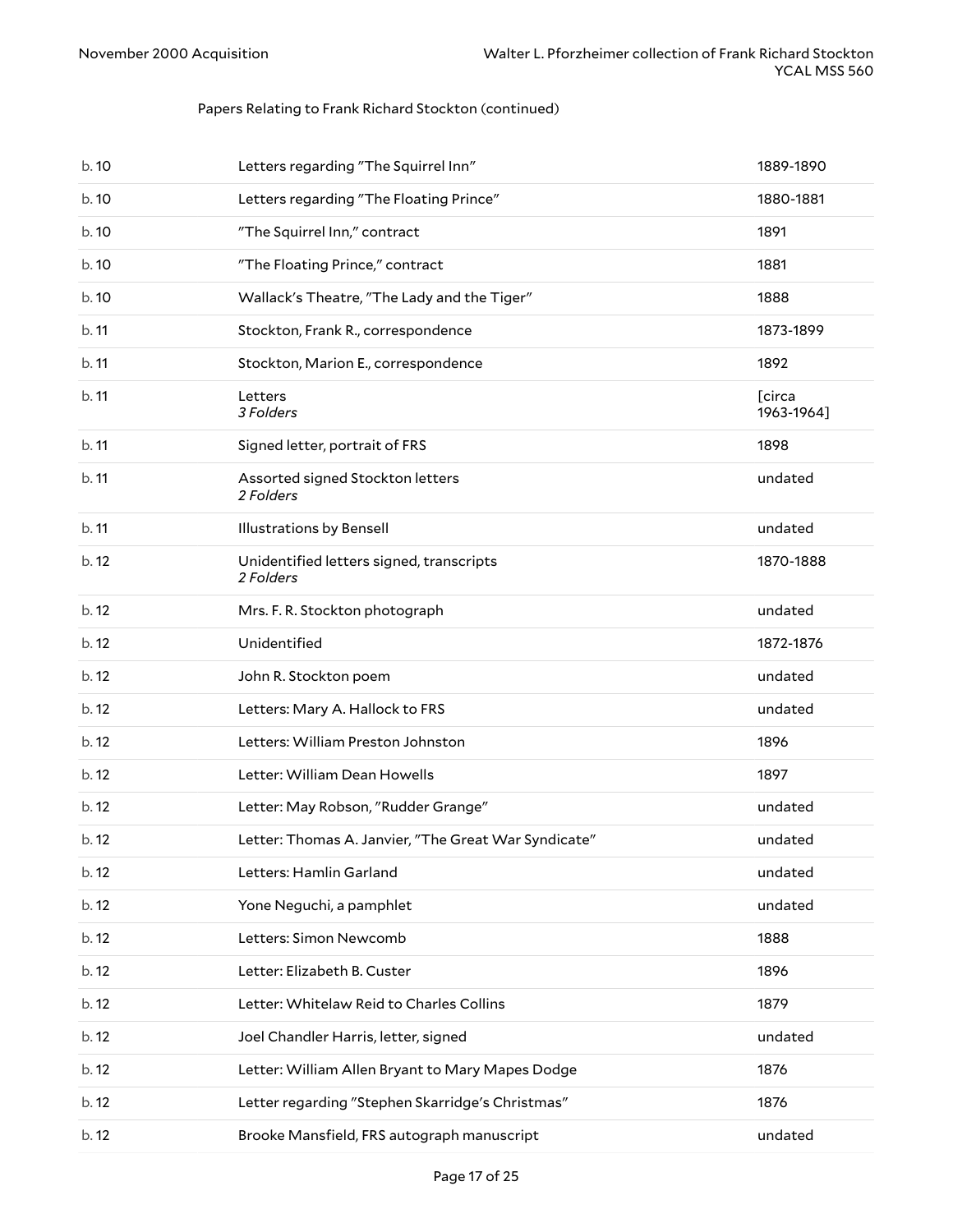| b.12  | Amelie Rivers to FRS                                            | 1888    |
|-------|-----------------------------------------------------------------|---------|
| b. 12 | Letter: Edward Everett Hale                                     | 1884    |
| b.12  | Letter: Richard Watson Gilder                                   | 1895    |
| b.12  | Letter: JLA Ward to Charles Collins                             | 1890    |
| b.12  | Letter: William Winter to St. Nicholas                          | 1874    |
| b.12  | Letter: "The Lady or the Tiger?" (opera) Grace Greenwood to FRS | 1887    |
| b. 12 | Joseph Jefferson greeting card                                  | undated |
| b.12  | Letters: Robert J. Burdette                                     | 1889    |
| b.12  | Letters: Mary Virginia Ferhune to Mary Mapes Dodge              | undated |
| b.12  | Letters: Morse from Stoddard, Garrison and Wilkins              | 1879    |
| b.12  | Letters: Brander Matthews                                       | 1888    |
| b.12  | Letter: Charles Henry Webb                                      | 1895    |
| b.12  | Letter: Edna Dean Proctor                                       | undated |
| b.12  | Letter: William Henry Crane                                     | 1894    |
| b.12  | Helen Hunt: "The Singer's Friend"                               | undated |
| b.12  | Letter: Benson J. Lossing                                       | 1875    |
| b. 12 | Robert Bridges, Christmas card and poems                        | undated |
| b.12  | Letters: "The Forensic and Literary Circle"                     | 1850    |
| b.12  | Letter: Henry Cuyler Bunner                                     | undated |
| b.12  | Letter: Julia Marlowe to Minnie Dwight                          | undated |
| b.12  | Letter regarding St Nicholas Magazine                           | 1873    |
| b. 12 | Letters: George W. Cable                                        | 1875    |
| b. 12 | Letter: Richard Harding Davis                                   | undated |
| b. 12 | Letters: A. B. Frost                                            | undated |
| b. 12 |                                                                 |         |
|       | Letters: Kate Douglas Wiggin (Riggs)                            | undated |
| b. 12 | Letters: Hjalmar H Boyeson                                      | 1875    |
| b. 12 | Letter: Bronson Howard                                          | 1896    |
| b. 12 | Letter: Thomas Bailey Aldrich                                   | 1885    |
| b. 12 | Letter: Margot, Lady Asquith                                    | 1892    |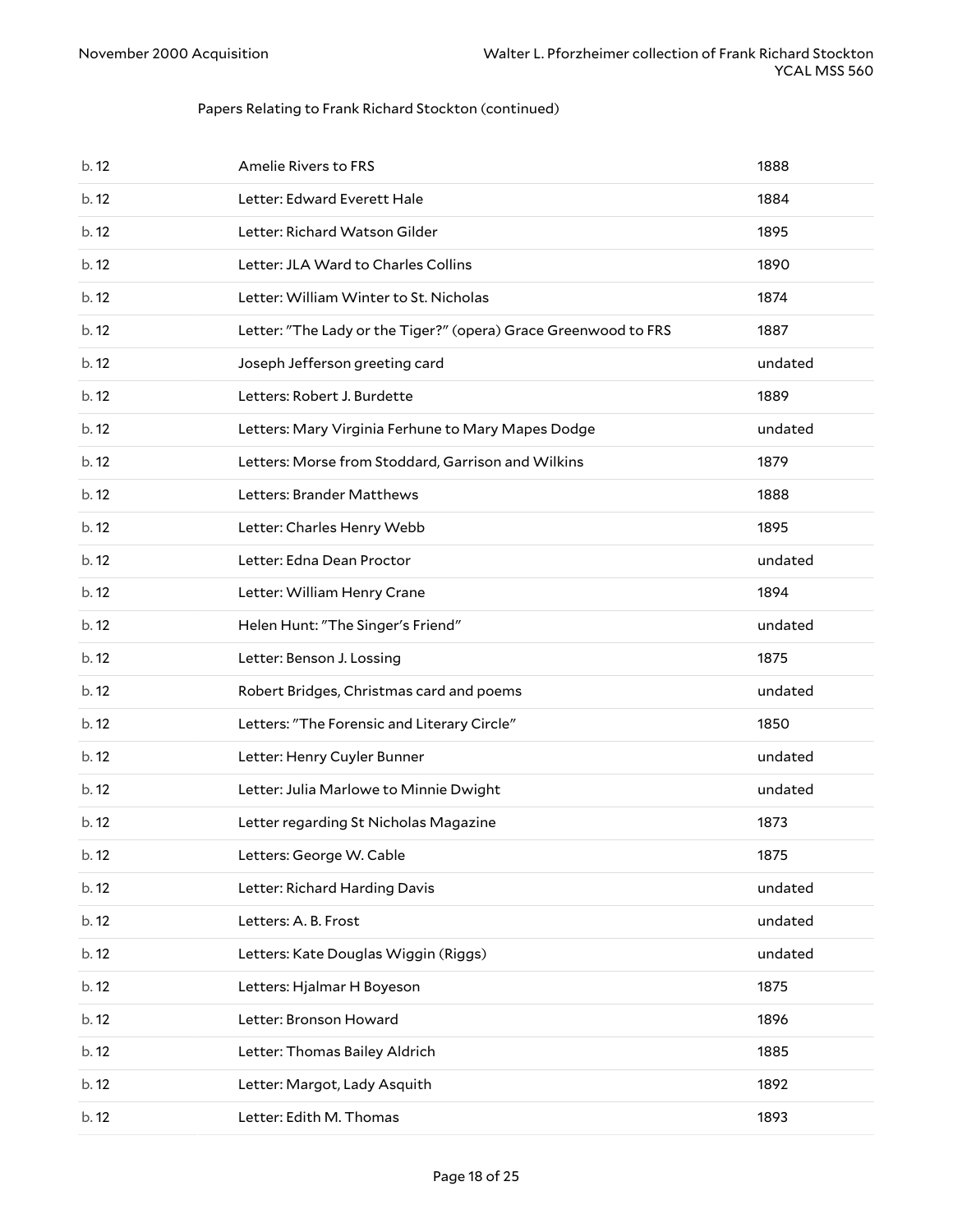| b. 12 | Letter: Oliver Herford to Minnie Dwight                                                                                          | undated       |
|-------|----------------------------------------------------------------------------------------------------------------------------------|---------------|
| b. 12 | Letter regarding "Ting a Ling"                                                                                                   | undated       |
| b.12  | Letter: Francis Davis Millet                                                                                                     | undated       |
| b.12  | Letter regarding "The Adventures of Captain Horn"                                                                                | 1895          |
| b.12  | Letter: John Burroughs to Minnie Dwight                                                                                          | 1898          |
| b.12  | Letter: Laurence Hutton                                                                                                          | undated       |
| b.12  | Letters regarding "The Squirrel Inn"                                                                                             | 1900          |
| b.12  | Celia Thaxter, "For Thoughts"                                                                                                    | undated       |
| b.12  | Poem: Grinwell Willis                                                                                                            | undated       |
| b.12  | Letter: Robert Underwood Johnson                                                                                                 | 1889          |
| b.12  | Letter to Charles Collins                                                                                                        | 1874          |
| b.12  | Letter regarding "The Squirrel Inn"                                                                                              | undated       |
| b.12  | Letter: Celia Thaxter to Editors of Scribner's                                                                                   | undated       |
| b.12  | Letter regarding "The Spectral Mortgage"                                                                                         | 1898          |
| b.12  | Letters: "The Morning Journal"                                                                                                   | 1895          |
| b.12  | Letters: James Whitcomb Riley                                                                                                    | 1891          |
| b.12  | Correspondence with Mark Twain (Samuel Clemens)<br>2 Folders                                                                     | 1885-1902     |
|       | Photograph, FRS in carriage<br>Stored in: Oversize, Box 17                                                                       |               |
| b.12  | 2 Notebooks of letter transcripts<br>2 Folders                                                                                   | undated       |
| b.12  | Unidentified letters and articles                                                                                                | undated       |
| b.12  | The Century Magazine                                                                                                             | 1884          |
| b.12  | St. Nicholas Magazine                                                                                                            | 1887          |
|       | Stockton photographs<br>Stored in: Oversize, Box 17                                                                              |               |
| b.13  | Cash book                                                                                                                        | 1888-1902     |
| b.13  | A Fortunate Opening: manuscript                                                                                                  | undated       |
| b.13  | The Bibliography printed in the Captain's Tall Gate, compiled by Marion E.<br>Stockton, with related correspondence and clipping | 1941, undated |
| b.13  | Pomona's Travels: typescript                                                                                                     | undated       |
| b.13  | Manuscript book: manuscript                                                                                                      | undated       |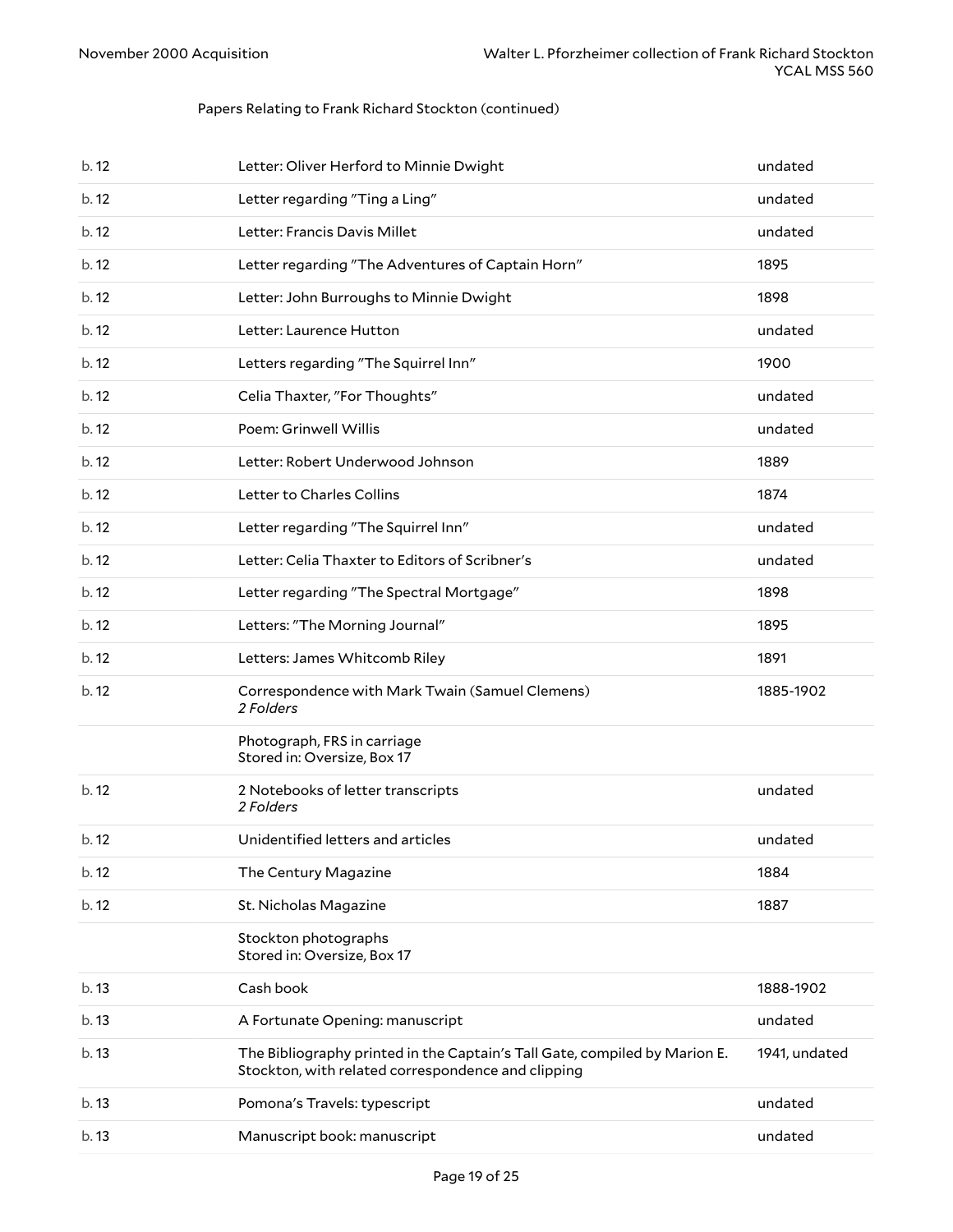| b. 13            | The Gudra's Daughter: manuscript                                | undated       |
|------------------|-----------------------------------------------------------------|---------------|
| b.13             | The Griffon and the Minor Canon: manuscript                     | undated       |
| b.13             | Our Tavern: manuscript                                          | undated       |
| b.13             | Pocket notebook                                                 | 1880-1881     |
| b.13             | The Squirrel Inn: manuscript                                    | undated       |
| b.14             | Scrapbook                                                       | undated       |
| b.14             | A Jolly Fellowship: manuscript                                  | undated       |
| b.14             | Journal                                                         | 1882-1885     |
| b.14             | House of Martha: manuscript                                     | undated       |
| b.14             | The Christmas Shadrach: manuscript, and printer's copy          | undated       |
| b. 15            | Personally Conducted: manuscript, 2 volumes<br>2 Folders        | undated       |
| b.15             | The Stowaway. Portion of original manuscript                    |               |
| b. 15            | The Christmas Before Last: manuscript                           | undated       |
| b.15             | Pomona's Bridal Trip: manuscript                                | undated       |
| b.15             | A Borrowed Month. 2 volumes: manuscript<br>2 Folders            | undated       |
| b. 15            | The Dusantes: manuscript                                        | undated       |
| b. 15            | Manuscript book: manuscript                                     | undated       |
| b.16             | Notes, index cards, printed material<br>7 Folders               | undated       |
| b.16             | A bibliographical list of the works of Mr. Stockton: typescript | undated       |
| b. 17 (Oversize) | Stockton, Frank R.: ALS to Mr. Seiber                           | 1895 Jan 9    |
| b. 17 (Oversize) | Photographs and photostats of letters                           | 1894, undated |
| b. 17 (Oversize) | Portfolio of drawings of "Rudder Grange" by A. B. Frost         | undated       |
| b. 18 (Oversize) | Photograph, FRS in carriage                                     | undated       |
| b. 18 (Oversize) | "To Thomas Mann," Dorothy Thompson                              | 1937          |
| b. 18 (Oversize) | Photostat articles                                              | undated       |
| b. 18 (Oversize) | Framed engraving of Stockton                                    | undated       |
| b. 19 (Oversize) | "Pomona's Travels," drawings by AB Frost                        | undated       |
| b. 19 (Oversize) | "The Pirate Poodle by Caroline Wells," pencil drawing           | undated       |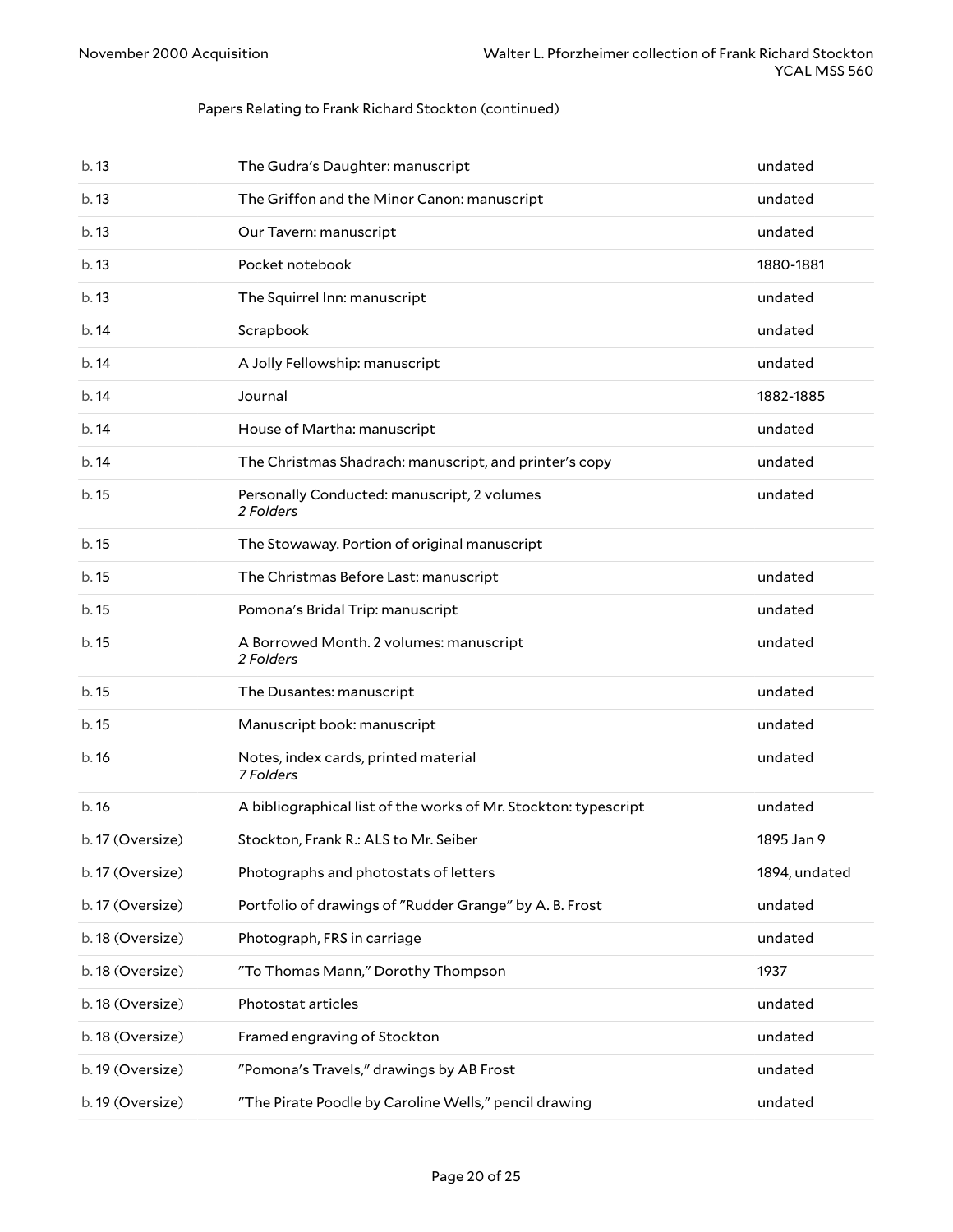| b. 19 (Oversize)  | Prints and drawings<br>11 Folders                                                                       | undated   |
|-------------------|---------------------------------------------------------------------------------------------------------|-----------|
| b. 20 (Oversize)  | Posters for books by FRS, with related material                                                         | undated   |
|                   | Includes posters for: "The Adventures of Captain Horn," "The Squirrel Inn,"<br>and "Mrs. Cliff's Yacht" |           |
| b. 20 (Oversize)  | Photograph of Walter L. Pforzheimer as a child                                                          | undated   |
| b. 20 (Oversize)  | A cartoon print: "Some Seasonable Novelties Suitable for a Discerning<br>Public"                        | undated   |
| b. 20 (Oversize)  | Prints: "A Tragic Tale of Tea by Carolyn Wells" and "A Serious Question by<br>Carolyn Wells"            | undated   |
| b. 20 (Oversize)  | "At the Photographer's," drawing                                                                        | undated   |
| b. 20 (Oversize)  | 3 Yale University lithographs                                                                           | undated   |
| b. 20 (Oversize)  | Art Treasures of America, India proofs                                                                  | undated   |
| b. 20 (Oversize)  | "Little Kime and her Pets:" illustration                                                                | undated   |
| b. 20 (Oversize)  | "Bloodhounds in America by John D. Howe and Charles E. Duffie," sketch                                  | undated   |
| b. 20 (Oversize)  | Maude Adams Calendar                                                                                    | undated   |
| b. 20 (Oversize)  | "The Tale of the Pygmy Fleet," drawing                                                                  | undated   |
| b. 20 (Oversize)  | "The German Band by Malcolm Douglas," sketch                                                            | undated   |
| b. 21 (Oversize)  | "Santa Claus Puzzled," sketch                                                                           | undated   |
| b. 21 (Oversize)  | Drawings<br>9 Folders                                                                                   | undated   |
| b. 21 (Oversize)  | Original A. B. Frost drawing, signed                                                                    | undated   |
| b. 21 (Oversize)  | Unidentified articles                                                                                   | 1886-1901 |
| b. 21 (Oversize)  | "The Story of Robin Hood," sketch                                                                       | undated   |
| b. 21 (Oversize)  | "Barbara Cries," sketch                                                                                 | undated   |
| b. 21 (Oversize)  | 1 unidentified illustration, printed                                                                    | undated   |
| b. 21 (Oversize)  | "Race for a Whale," drawing                                                                             | undated   |
| b. 22 (Broadside) | "Paris Exhibition Gate," drawing                                                                        | undated   |
| b. 23 (Broadside) | "The Peina Mercedes," drawing                                                                           | undated   |
| b. 24 (Broadside) | "Fashionable Paris," drawing                                                                            | 1899      |
| b. 25 (Broadside) | "The Oregon in Punta Arinas Harbor," drawing                                                            | undated   |
| b. 26 Broadside)  | "Merrimac under Fire," drawing                                                                          | undated   |
| b. 27 (Broadside) | "Farragut and the Signal Boy," drawing                                                                  | undated   |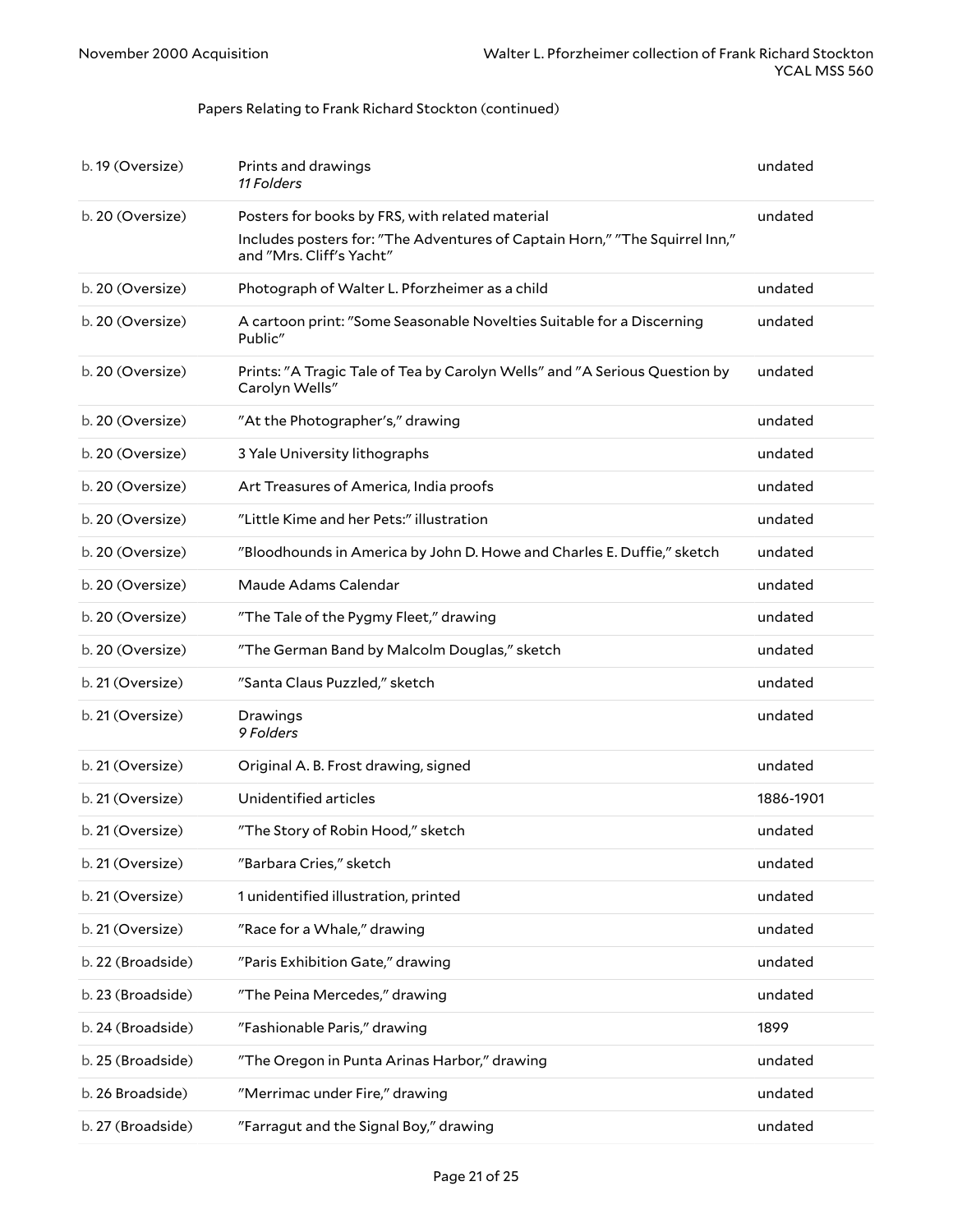<span id="page-21-0"></span>

| b. 28 (Broadside) | "Surrender of the Colony," drawing                                                                                           | undated |
|-------------------|------------------------------------------------------------------------------------------------------------------------------|---------|
| b. 29 (Broadside) | "Colony Club," drawing                                                                                                       | undated |
| b. 30 (Broadside) | "The Queens Museum and Other Stories" by FRS, 7 original drawings                                                            | 1906    |
| b. 31 (Broadside) | "The Queens Museum and Other Stories" by FRS, 7 original drawings                                                            | 1906    |
| b. 32 (Broadside) | "The Queens Museum and Other Stories" by FRS, 7 original drawings                                                            | 1906    |
| b. 33 (Broadside) | "The Queens Museum and Other Stories" by FRS, 7 original drawings                                                            | 1906    |
| b. 34 (Broadside) | Vernon Howe Bailey sketch for Century                                                                                        | undated |
| b. 35 (Broadside) | "Residence of Lucy Maxwell," painting                                                                                        | undated |
| b. 36 (Broadside) | "Comfortable Quarters," painting                                                                                             | undated |
| b. 37 (Broadside) | Framed poster: "The Queen's Museum and Other Fanciful Tales" Frank R.<br>Stockton with illustrations by Frederick Richardson | undated |
| b. 38 (Broadside) | Framed photograph of Stockton                                                                                                | undated |
|                   | <b>Restricted Fragile</b><br>Restricted fragile material. For further information consult the appropriate<br>curator.        |         |
| $b.39$ (Art)      | Album of sea weed specimens                                                                                                  | undated |
| $b.40$ (Art)      | Handkerchief, silk                                                                                                           | undated |
| $b.40$ (Art)      | Bookmark, silk                                                                                                               | undated |
| b.40 (Art)        | Printing block, wood<br>With advertisement for FRS, wood engraver, Philadelphia                                              | 1886    |
| $b.40$ (Art)      | Jar, ceramic, signed by FRS                                                                                                  | undated |
| b.41 (Art)        | Walking stick                                                                                                                | undated |
| b.42 (Art)        | Keith, Dora Wheeler. Oil painting: portrait of FRS                                                                           | undated |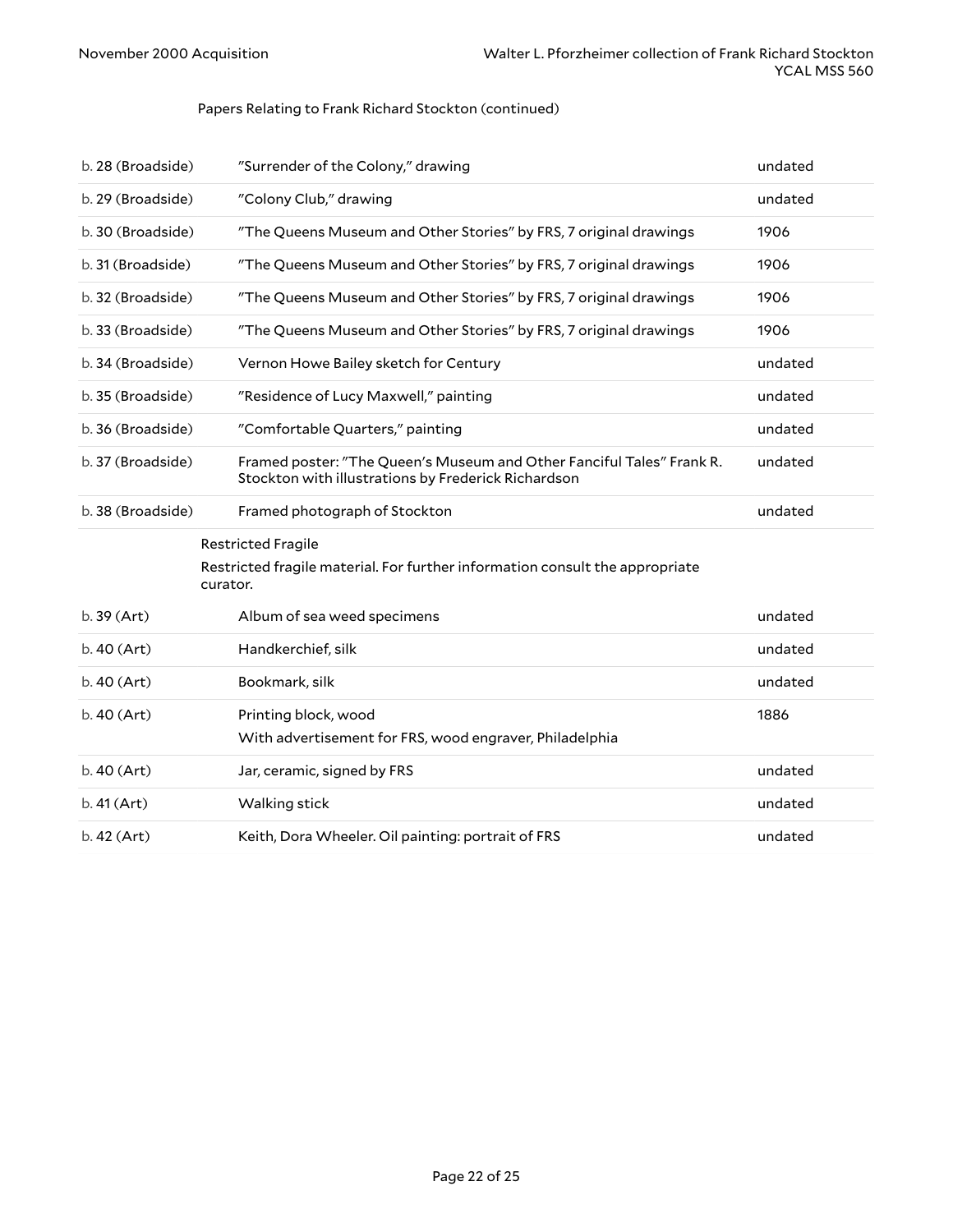### <span id="page-22-0"></span>**November 2000 Acquisition Addition, 1863-1993**

#### *0.5 linear feet (2 boxes)*

Materials in this grouping were removed from the Walter L. Pforzheimer Papers in 2007. Personal names and titles of works have not been standardized. Contents are similar to those in the first grouping.

Folders are unarranged, and folder contents have not been verified.

<span id="page-22-1"></span>

|                  | Papers Relating to Frank Richard Stockton              |               |
|------------------|--------------------------------------------------------|---------------|
| b. 43            | Birch, Robin Hood Print                                |               |
| b.43             | Cable, George W., Home Culture Clubs                   | 1888 May      |
| b.43             | Frost, A. B., letters and writings                     | 1890 Feb 19   |
| b. 43            | Frost, A. B., "Time skips through the air"             |               |
| b.43             | Kemble, "The distant Negros let fall their hoe hands"  | 1896          |
| b.43             | Leland, Charles Godfrey, Brass work for boys and girls |               |
| b.43             | Leland, Charles Godfrey, Merman                        | 1892 Jul 12   |
| b.43             | Leland, Charles Godfrey, Patty O'Scram                 | 1887          |
| b.43             | Leland, Charles Godfrey, Story of Samuel Jackson       |               |
| b. 43            | Leland, Charles Godfrey, letters                       | 1863, [1889?] |
| b.43             | Mitchell, Donald G., letters                           | 1886          |
| b. 43            | Redwood, A.C. Infantry in 1862                         |               |
| b.43             | Remington, Frederic, "Endion"                          | 1891 Apr 21   |
| b. 43            | Stockton, Frank R. to Mr. Clark                        | 1877-1880     |
| b.43             | Stockton, Frank R., essay                              |               |
| b.43             | Twain, Mark, suppressed plate from Huckleberry Finn    |               |
| b. 43            | Williams Reese Company, correspondence and booklet     | 1993          |
| b. 44 (Oversize) | Unidentified photostats                                |               |
| b. 44 (Oversize) | Keller, A. J., Kate Bonnet proofs                      | 1902          |
| b. 44 (Oversize) | Exhibition Sign: Frank R Stockton, centenary exhibit   |               |
| b. 44 (Oversize) | Frost, A.B.                                            | 1902 Jan      |
| b. 44 (Oversize) | One a Week: printed                                    | 1890, 1900    |
| b. 44 (Oversize) | Frost, A. B., illustrations                            |               |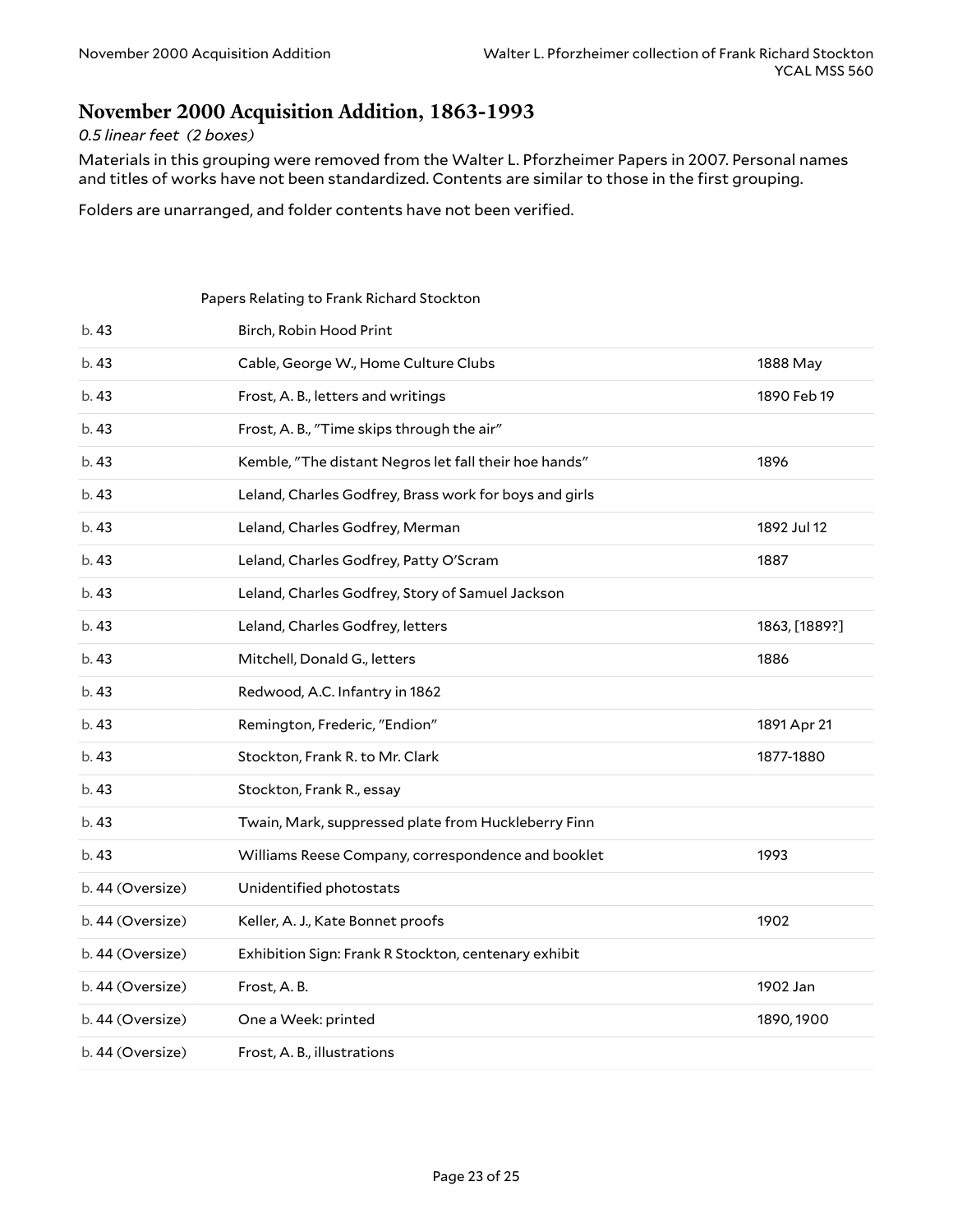# <span id="page-23-0"></span>**January 1997 Acquisition Addition**

*0.33 linear feet (2 boxes) + 2 broadside folders*

Folders are unarranged, and folder contents have not been verified.

<span id="page-23-1"></span>

|                     | Papers Relating to Frank Richard Stockton                                                                                                                                                                         | <b>[circa 1898-</b><br>1890] |
|---------------------|-------------------------------------------------------------------------------------------------------------------------------------------------------------------------------------------------------------------|------------------------------|
| b. 45 (Oversize)    | The Casting Away of Mrs. Lecks and Mrs. Aleshine (New York: The Century<br>Co., 1898). Illustrations by Frederic Dorr Steele, in ink, pencil, and charcoal                                                        | [circa 1898]                 |
|                     | Mounted in an album, inscribed by Steele to Pforzheimer                                                                                                                                                           |                              |
| b. 46 (Oversize)    | The Casting Away of Mrs. Lecks and Mrs. Aleshine. Posters (The Century Co.) undated                                                                                                                               |                              |
| b. 46 (Oversize)    | "Exhibition in honor of the centenary of Frank R. Stockton (April 5, 1834-<br>April 20 1902), sponsored by the Yale Undergraduate Associates, from the<br>collection of Walter L. Pforzheimer, Yale 1935." Poster | undated                      |
| b. 46 (Oversize)    | "Lecture on Frank Stockton by Professor [William Lyon] Phelps." Poster                                                                                                                                            | undated                      |
| b. 46 (Oversize)    | The Merry Chanter. Illustrations by Charles Dana Gibson, in ink<br>3 illustrations:                                                                                                                               | <b>T</b> circa<br>1889-1890] |
|                     | Single figure of sailor from rear. Headpiece to Chapter XIV (page 130)                                                                                                                                            |                              |
|                     | "Captain Bodship." Profile of old sailor with pipe, facing right. Headpiece to<br>Chapter X (page 88)                                                                                                             |                              |
|                     | Three figures, man to left wearing artist's smock. Appeared in The Century<br>Magazine, 1890 February (volume 39, number 4, page 553) with title, "I don't<br>know that it's my place to give advice."            |                              |
| b. 47 (Broadside)   | The Merry Chanter. Illustrations by Charles Dana Gibson, in ink<br>1 illustration:                                                                                                                                | undated                      |
|                     | "Please, Sir, will you tell us your story?" Seven figures gathered in a semi-<br>circle, looking at bearded man in a vest (page 47)                                                                               |                              |
| b.48<br>(Broadside) | The Merry Chanter. Illustrations by Charles Dana Gibson, in ink                                                                                                                                                   | undated                      |
|                     | 2 illustrations:                                                                                                                                                                                                  |                              |
|                     | "'Look at him!' cried Doris." Woman and man in ship's prow (page 35)                                                                                                                                              |                              |
|                     | "The Pie Ghost." Several figures regarding pie mysteriously poised on a sill<br>(page 123)                                                                                                                        |                              |